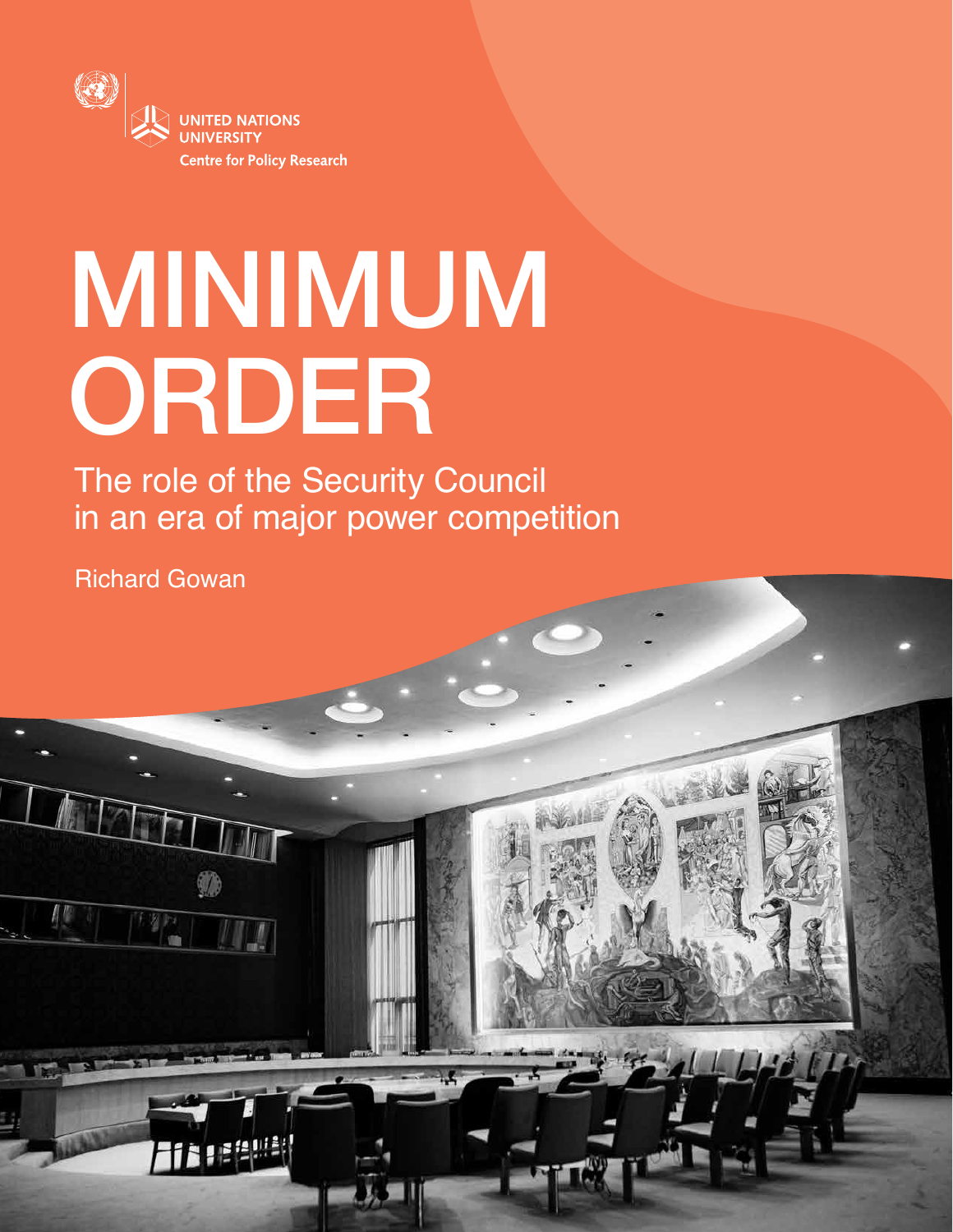

Richard Gowan

Richard Gowan is Senior Fellow at the Centre for Policy Research at United Nations University in New York. He also holds fellowships with the European Council on Foreign Relations and New York University Center on International Cooperation, and teaches at Columbia University's School of International and Public Affairs.

ISBN 978-92-808-6501-1

<sup>©</sup>United Nations University, 2018. Cover photo courtesy of of UN Photo (102907). All content (text, visualizations, graphics), except where otherwise specified, is published under a Creative Commons Attribution-Noncommercial-Share Alike International license (CC BY-NC-SA 4.0). Using, re-posting and citing this content is allowed without prior permission.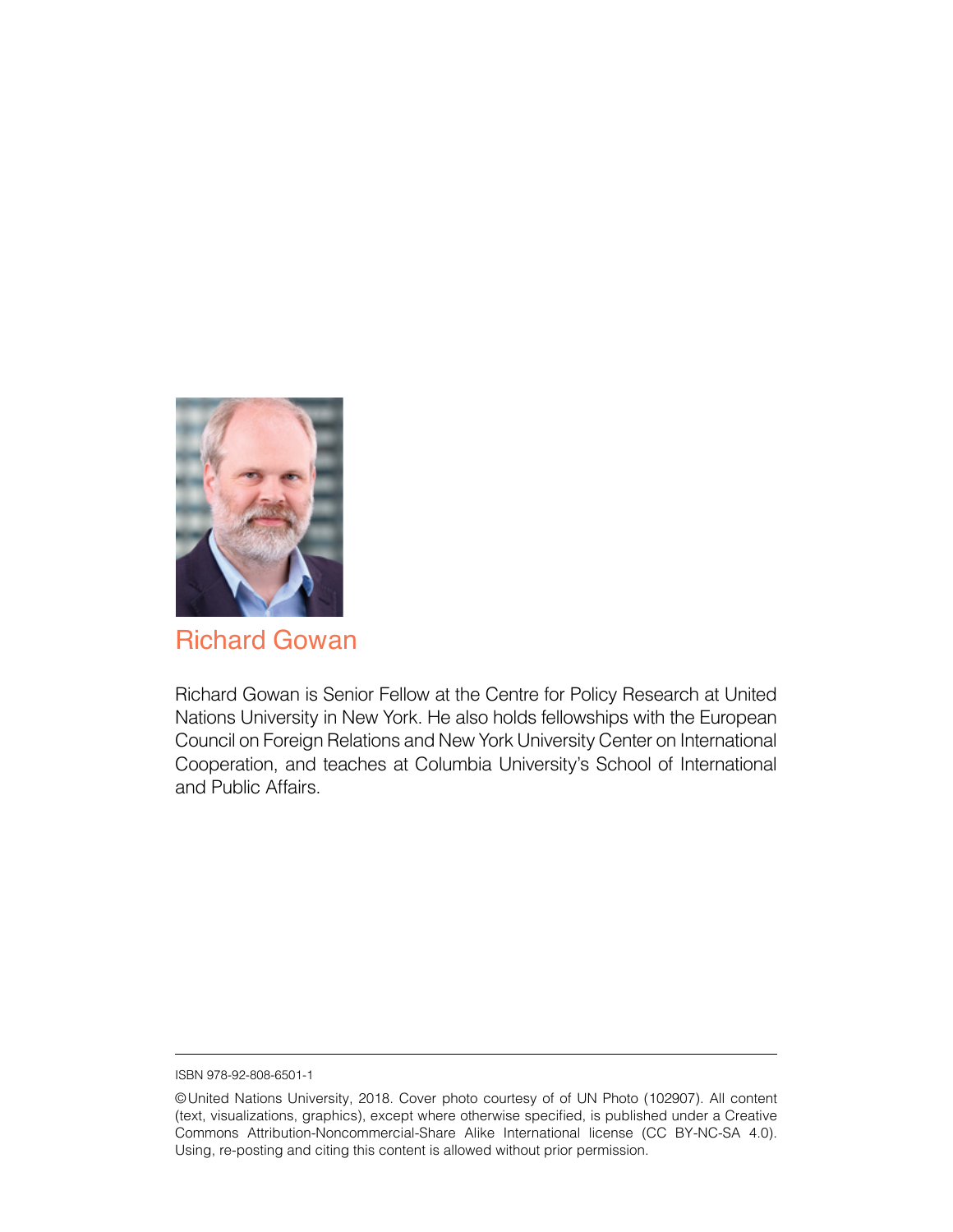# **Contents**

| 2. Three strategic foundations of a functioning Security Council |  |
|------------------------------------------------------------------|--|
|                                                                  |  |
|                                                                  |  |
|                                                                  |  |
|                                                                  |  |
|                                                                  |  |
|                                                                  |  |
|                                                                  |  |
| 5. Starting a new P5 conversation about the council's future  15 |  |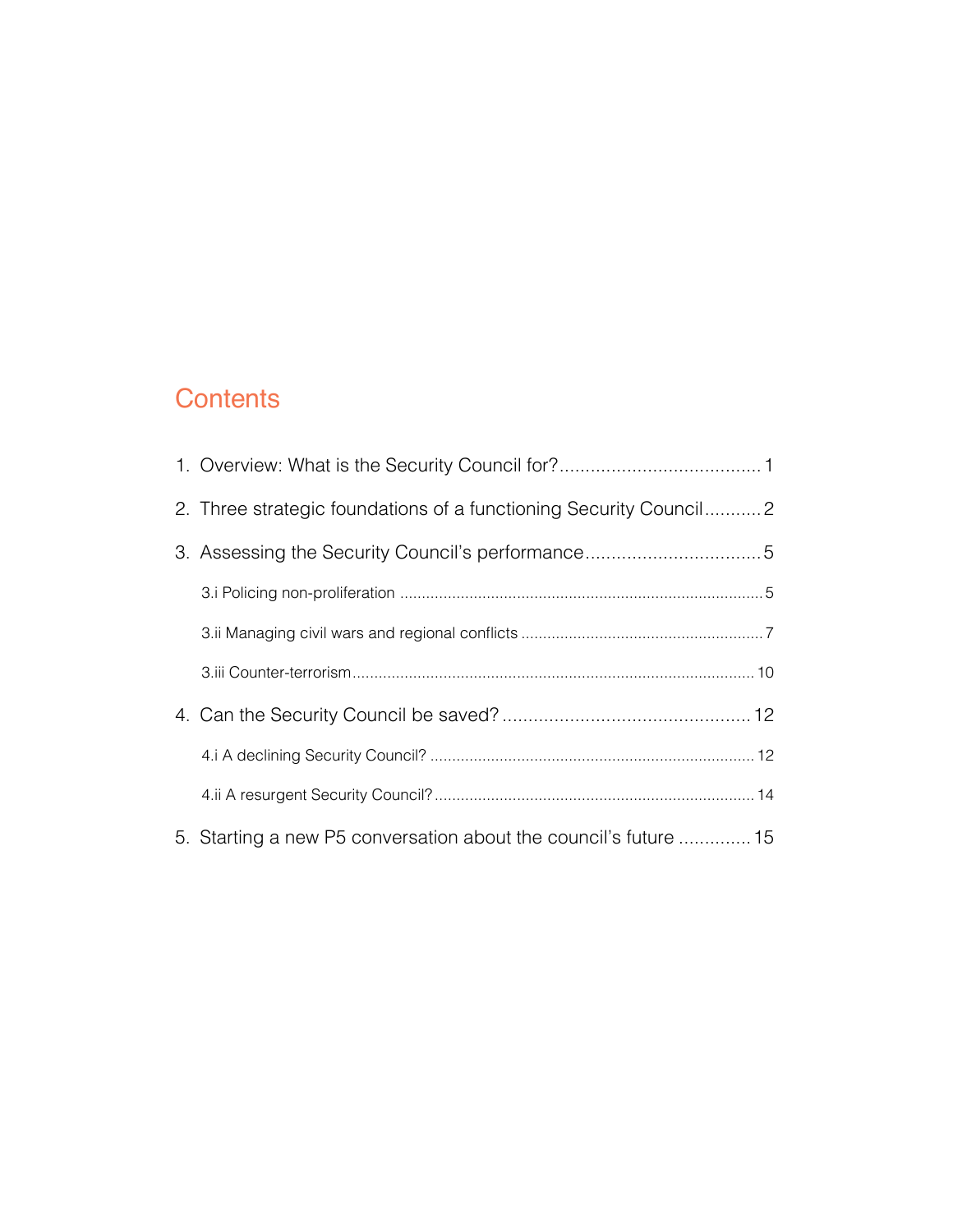## <span id="page-3-0"></span>**1. Overview:**  What is the Security Council for?

What is the purpose of the Security Council in an era of worsening great power tensions? Divisions among its five permanent members (or P5) have repeatedly undermined the United Nations in recent years. The council has failed to halt the catastrophic wars in Syria and Yemen, had no substantive impact on the conflict in Ukraine, and been silent over the international contest for control of the South China Sea. A cursory survey of geopolitical trends suggests that the council's difficulties are only likely to mount in the years ahead. Three of the five veto-wielding powers – China, Russia and the United States – increasingly frame their antagonisms in Cold War terms. Their animosities are affecting multiple dimensions of international cooperation, from global trade to non-proliferation. If this strategic competition intensifies, there is a high risk that it will further undercut council diplomacy.

Yet it is possible that the council could counter-intuitively *gain* significance against the backdrop of such big power competition. In the last three decades, the body has taken on an enormous range of roles and responsibilities – from promoting human rights and international criminal justice to discussing the security effects of climate change – yet at root it remains a mechanism for its major members to communicate and compromise over security tensions when other channels are unavailable. During some of the most dangerous phases of the Cold War, such as the 1948 Berlin blockade, the UN offered a rare venue where US and Soviet diplomats could exchange messages and ideas on a one-to-one basis. Seven decades later, the UN still offers a safe space for these powers to strike compromises – such as the successive strengthening of sanctions on the Democratic People's Republic of Korea (DPRK) negotiated by China and the US in 2017 – that they might struggle to agree upon in other formats.

CC,

Given the overall level of uncertainty about the future of international relations, it is necessary to ask what role the Security Council can play in managing geopolitical tensions in the future. To answer this question, this report starts from a deliberately minimalist expectation of the council's political roles and functions. The majority of sympathetic studies of the UN in the post-Cold War era have tended to take a maximalist perspective, asking how the council can expand global governance or lamenting its failure to do so.<sup>1</sup> Critics of the organization, especially on the American right, also tend to believe that the organization has a maximalist agenda. To frame the problems facing the UN differently, this report aims to identify the *minimum* level of P5 cooperation necessary for the Security Council to play a significant role in managing major power competition, and how to preserve this minimum.

To frame the problems facing the UN differently, this report aims to identify the minimum level of P5 cooperation necessary for the Security Council to play a significant role in managing major power competition.

It does so in three main parts. The next section outlines three basic functions – concerning *(i)*  policing the non-proliferation of Weapons of Mass Destruction (WMD): *(ii)* stopping civil wars from spreading into regional or global conflicts; and *(iii)* providing a framework for cooperation on counter-terrorism – that the UN plays more or less successfully in the current security system. While the council performs many other important roles, the paper argues these are the organization's fundamental contributions to global stability. Section 3 surveys how the council is performing these functions today. It highlights the negative impact of major power tensions on non-proliferation and civil war management in particular. Section 4 of the paper explores what the breakdown of the Security Council's role in these three areas would mean for the organization. It concludes that while the UN's civil war management and counter-terrorism roles are ultimately "dispensable" (if not without cost) the breakdown of its non-proliferation work could do far more severe damage to P5 cooperation and the UN as a whole.

<sup>1</sup> For a parallel critique of the "governance" approach see David Bosco, "Assessing the UN Security Council: A Concert Perspective," *Global Governance*, Vol. 20 (2014), pp 545-562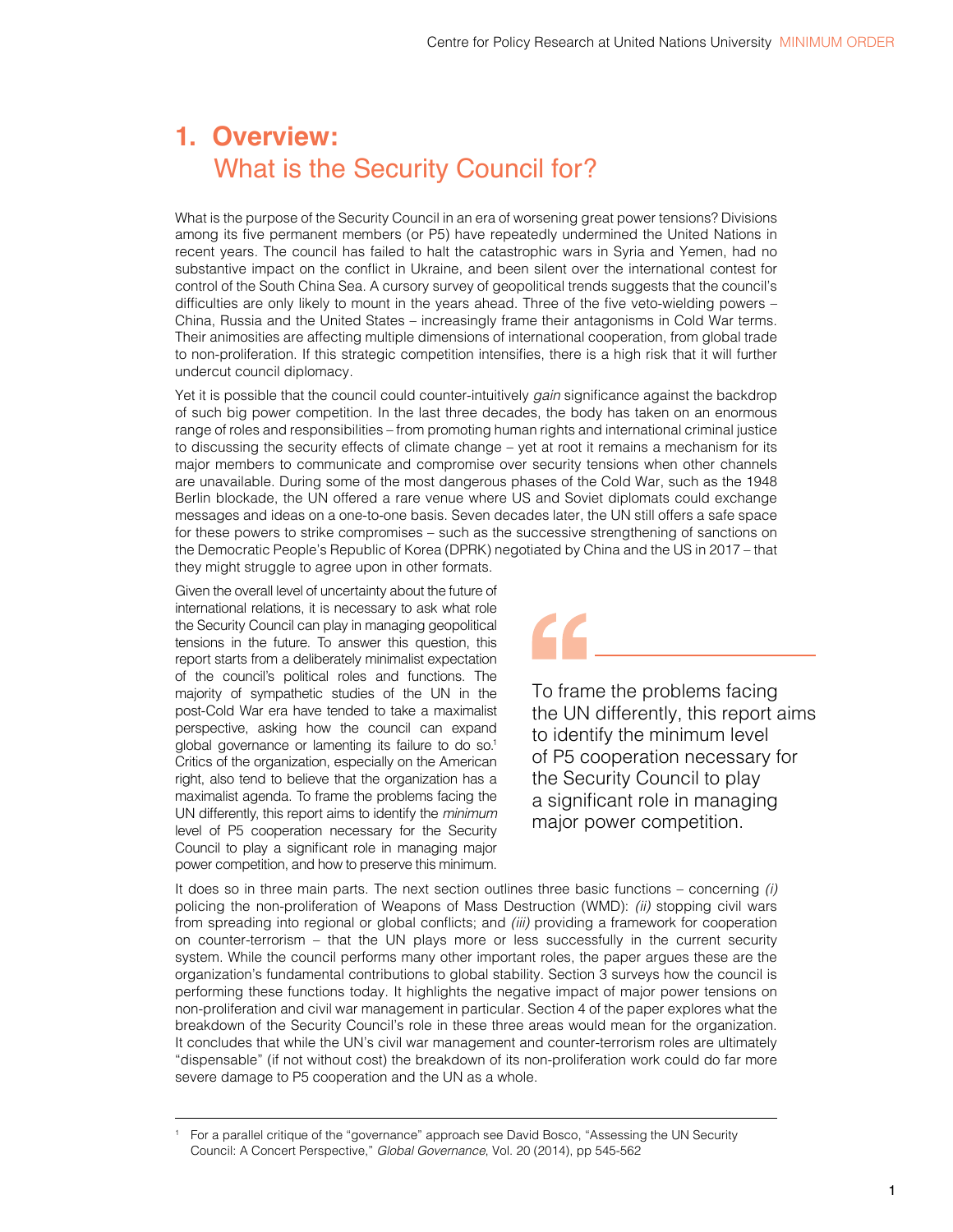<span id="page-4-0"></span>The paper concludes with a call for the P5 – and especially China, Russia and the US – to take steps necessary to avoid such a crash, which is now a very real risk. It does not offer easy policy options for the P5 to follow. While it is nice to say that the major powers should recommit to international law and the UN Charter, avoid using their vetoes, invest in peacekeeping and so forth, it is hardly as if P5 diplomats have not come across these ideas before. The fundamental problem facing the P5 is not to chew over the existing norms and practices of the Security Council, but to see if they can find political and strategic common ground on the council's purpose as a de-confliction mechanism in an era of competition. This paper aims to clarify dangers that will arise if the P5 cannot find such common ground. It aims to inspire further conversation among security experts and officials in Beijing, London, Moscow, Paris and Washington DC about what the Security Council can and cannot do.

# 2. Three strategic foundations of a functioning Security Council

The Security Council does a lot. In addition to crisis management and formal tasks such as voting, alongside the General Assembly, on members of the International Court of Justice (ICJ), the P5 and elected members now engage in a ceaseless series of thematic discussions of normative matters, human rights issues and humanitarian questions. Even supportive UN analysts caution that the value of such sweeping debates is "questionable."2 They can also be divisive amongst the P5. China and Russia, along with many members of the global south, frequently criticize the council's expansion of its agenda beyond traditional matters of peace and security. It is easy for UN observers to get caught up in the diplomatic noise – positive and negative – around these discussions, which overlap with similar debates in the General Assembly, Human Rights Council and other forums.

It can be worth listening to the noise to discern which ideas and countries are shaping UN policy debates. China has, for example, increasingly been inserting its thinking on economic development into UN texts and discussions, although it is wary of doing so in the Security Council. But, from a strategic point of view, it is necessary to distinguish between ideological contests and the fundamental points of strategic cooperation and tension in the council. Reviewing the post-Cold War UN, we can discern three strategic roles that the P5 have – in the main – agreed to cooperate over:

**Policing the international non-proliferation regime:** Although the P5 have not negotiated non-proliferation agreements directly through the council, they have both (i) treated their shared identity as Nuclear Weapons States under the Non-Proliferation Treaty (NPT) as a bond; and (ii) repeatedly turned to the council to address proliferation by other states. Although the P5 consensus on proliferation risks broke down over Iraq in 2002-2003, the Obama administration aimed to restore it through the P5+1 process that led to the 2015 Iranian nuclear agreement.<sup>3</sup> While President Trump has reneged on that "horrible" bargain, his administration nonetheless turned to the council to expand its sanctions on DPRK in response to Pyongyang's nuclear and ballistic missile programs in 2017.4 In theory at least, the P5 also agree that the council should enforce prohibitions against biological and chemical weapons – as in the 2013 agreement for the destruction of the Syrian chemical arsenal – even if, as we shall note, a series of further crises in Syria have severely tested this assumption.

<sup>2</sup> Ian Martin, "In Hindsight: What's Wrong with the Security Council?" *Security Council Report*, 29 March 2018: [https://www.securitycouncilreport.org/monthly-forecast/2018-04/in\\_hindsight\\_whats\\_wrong\\_with\\_](https://www.securitycouncilreport.org/monthly-forecast/2018-04/in_hindsight_whats_wrong_with_the_security_council.php) [the\\_security\\_council.php](https://www.securitycouncilreport.org/monthly-forecast/2018-04/in_hindsight_whats_wrong_with_the_security_council.php) (All URLs confirmed 5 November 2018.)

<sup>&</sup>lt;sup>3</sup> The George W. Bush administration took early steps to restoring the non-proliferation consensus with Security Council resolutions on DPRK and Iran in 2006.

<sup>4</sup> "Trump on the Iran Deal: 'Worst, Horrible, Laughable'," *BBC News*, 26 April 2016: [https://www.bbc.com/](https://www.bbc.com/news/av/world-us-canada-41587428/trump-on-the-iran-deal-worst-horrible-laughable) [news/av/world-us-canada-41587428/trump-on-the-iran-deal-worst-horrible-laughable](https://www.bbc.com/news/av/world-us-canada-41587428/trump-on-the-iran-deal-worst-horrible-laughable)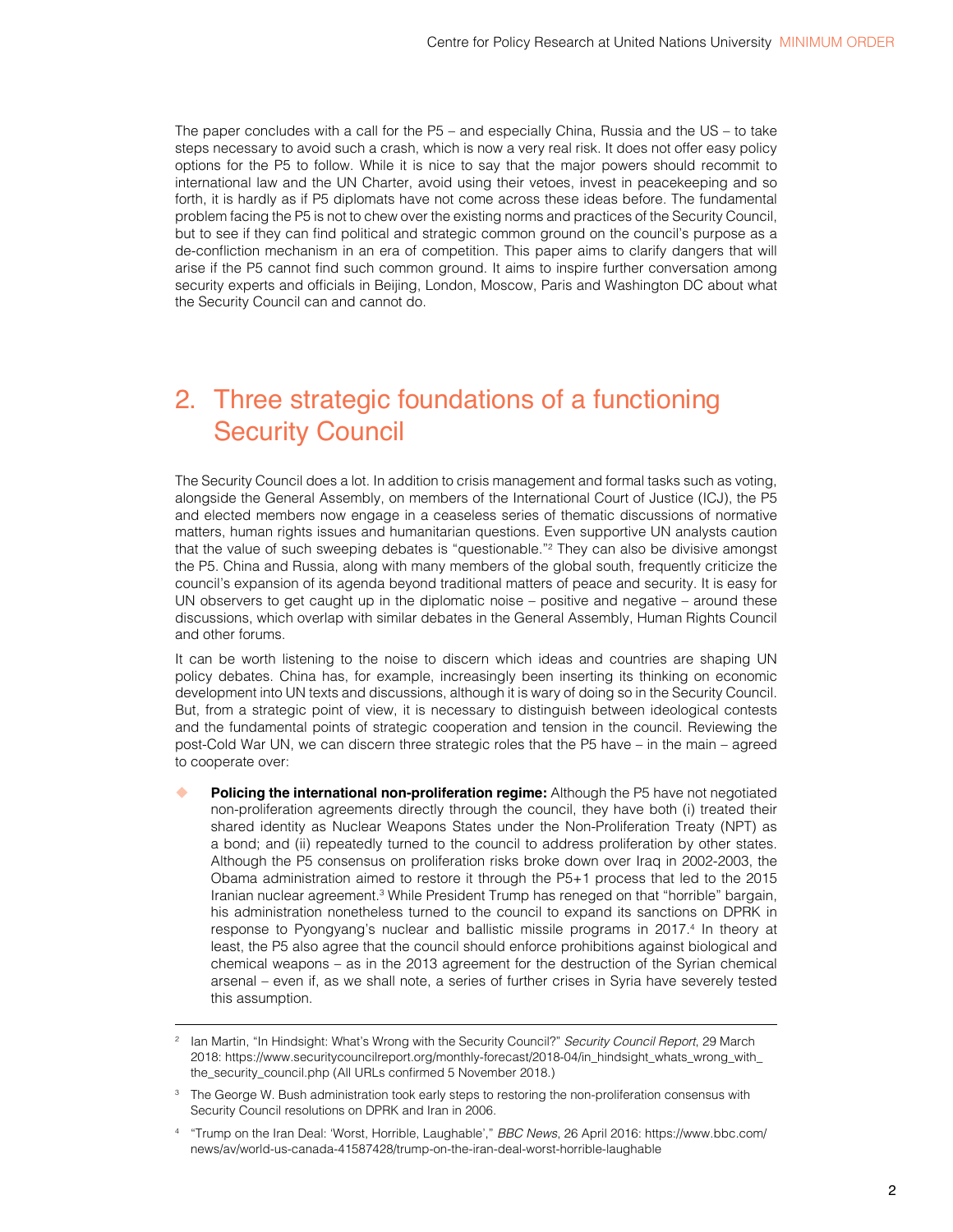- **Managing civil wars and regional conflict formations:** As Stephen John Stedman and this author have argued, one of the most striking developments of the post-Cold War security scene was the development of a "standard treatment" for civil wars involving mediation, humanitarian assistance and peacekeeping forces.<sup>5</sup> The Security Council and UN more generally have been central to developing this treatment, both through deploying blue helmets and mediators and providing international legal cover for other organizations (such as NATO and the African Union) to deploy missions. In the Middle East and large parts of Africa, the UN also has de facto *regional* conflict management duties, with mediators and peacekeepers addressing overlapping conflicts.
- **Acting as a framework for counter-terrorist efforts:** Over the last quarter century, the council has aimed at tackling terrorist threats both through sanctions regimes and resolutions imposing international legal obligations on all states to deal with non-state armed groups. While nations frequently undertake counter-terrorist missions without direct reference to the council (the American-led campaign against the so-called Islamic State in Iraq and Syria was, for example, justified on self-defence grounds rather than a UN resolution) the P5 still use the council as tool to shape the counter-terrorist policies of other states, and often highlight this as one ongoing area of good cooperation.

These three activities are now arguably the foundations of the council's relevance to international peace and security. This was not inevitable: the council settled on its current portfolio of responsibilities in the late Cold War and post-Cold War period in a haphazard fashion. While the UN addressed nuclear issues from its inception – and had an important role in paving the way for the 1968 Non-Proliferation Treaty – the council began to engage more energetically in counter-proliferation in Iraq in the 1990s. It similarly started to focus on ending civil wars in the late 1980s and early 1990s, as part of the broader push to end East-West tensions. The council also tackled terrorism in this period of geopolitical rapprochement too but ramped up these efforts considerably after the 9/11 attacks.

The council's current set of global security roles are thus firmly rooted in the power dynamics and crises of the post-1989 order. Two qualifications are necessary here. The first is that, as Adam Roberts and Dominik Zaum have nicely put it, the UN has always been a "selective security" institution.<sup>6</sup> The council has made no serious effort to police nuclear proliferation by non-NPT signatories such as Israel, India and Pakistan. It has often taken a hands-off approach to intrastate conflicts and terrorist threats where the P5 members or regional powers have wanted to keep the UN out, sometimes with disastrous results such as the the bloody final months of the Sri Lankan war in 2009.

As part of its overall approach to global crisis management, the council has driven the expansion of the rule of law.

The second qualification is that if the council's post-Cold War strategic goals have been relatively straightforward, they have provided an infrastructure for an enormous amount of creative operational thinking. This has included legal and normative thinking by UN members and officials alike in addition to the less productive diplomatic noise noted above. The council's engagement with civil wars has, for example, not only framed the evolution of multidimensional peace operations but also conceptual innovations such as the Women, Peace and Security agenda and the Responsibility to Protect (R2P). It has often appeared to be a motor of liberal internationalism. As part of its overall approach to global crisis management,

the council has driven the expansion of the rule of law, mandating international courts, tribunals and investigations, and playing a crucial part in shaping the International Criminal Court (ICC).

<sup>5</sup> Richard Gowan and Stephen John Stedman, "The International Regime for Treating Civil War, 1988- 2017," *Daedalus*, Vol. 147, No. 1 (2018) pp 171-184

<sup>6</sup> Adam Roberts and Dominik Zaum, *Selective Security: War and the United Nations Security Council*  (Abingdon UK, Routledge & International Institute for Strategic Studies, 2008)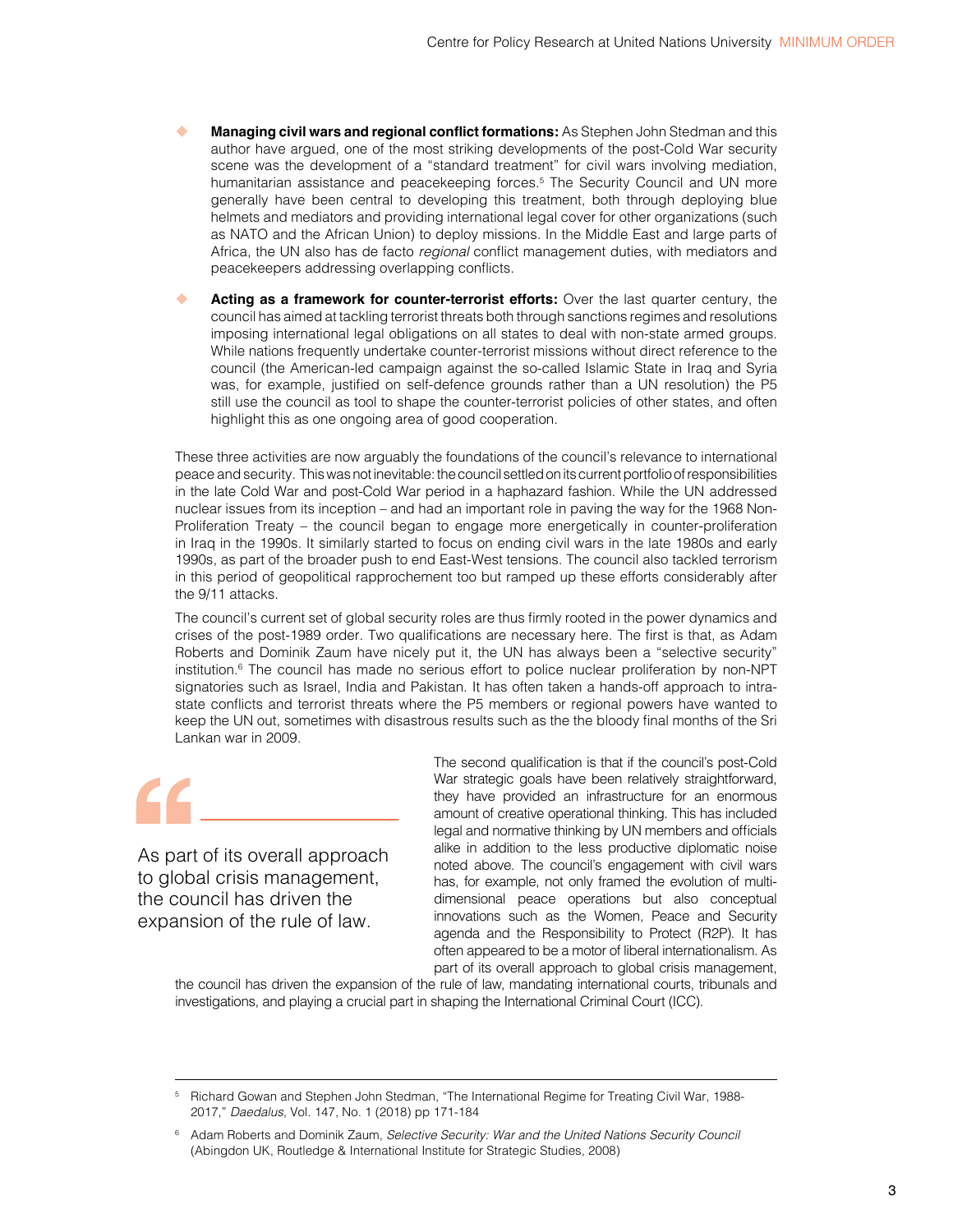Yet it is worth keeping in mind that – for all their conceptual importance – these liberal innovations continue to rest on big power bargains among the P5. At least two members of the P5, China and Russia, explicitly question the validity of R2P and many other post-1989 norms of the council's agenda. Their critiques have become bolder and more influential in recent years. The current US administration has adopted an actively hostile approach to the ICC.<sup>7</sup> While many maximalist studies of the council start from the assumption that its stated liberal goals should be a starting point for its future actions, this agenda will fragment if the P5 cannot agree on the underlying goals of the council.

It is not certain that the P5 will be able to maintain consensus on the council's agenda as the post-1989 order gives way to an era of competitive multipolarity. The council has gone through periodic breakdowns since 1989, but the long-term damage has typically been less than seemed possible. In the wake of the Bosnian and Rwandan debacles in the mid-1990s, the council and wider UN temporarily retreated from addressing civil conflicts. Yet it returned to overseeing largescale peacekeeping and mediation efforts in little more than five years.

Before and after the 2003 Iraq War, the George W. Bush administration raised doubts about the UN's role in policing nuclear issues, floating non-council-based alternatives such as the Proliferation Security Initiative (PSI).<sup>8</sup> Even so, the Bush administration also convinced the council to place sanctions on DPRK and Iran over their nuclear programs, and crafted Resolution 1540 (2004) on preventing WMD proliferation by non-state actors. The council – and affiliated coalitions such as the P5+1– have continued to address the most pressing proliferation cases.

The council risks being a platform for major power competition as much as substantive cooperation. Yet these crises took place in the context of US hegemony. China, Russia, and at times even American allies like France, might attempt to balance Washington through the UN, but they did not want to poison relations completely.<sup>9</sup> Successive American administrations chafed at the restraints of the UN but recognized that it ultimately offered a useful tool to advance and legitimize their interests. Although the US continues to be the strongest player in the council, this post-Cold War strategic logic no longer applies as clearly as it once did. Both within the UN and beyond, Russia

and China are more willing and able to oppose US positions, while the Trump administration has cast its relations in China in particular in terms of a long-term geopolitical contest. In these circumstances, the council risks being a platform for major power competition as much as substantive cooperation.

Nonetheless, the rise of multipolar competition does not necessarily mean that the major powers will lose all interest in cooperation. During the Cold War, Soviet and American diplomats were able to agree on strategic bargains such as the NPT and specific deals to end crises – such as the deployment of UN peacekeepers to the Middle East after successive Arab-Israeli wars – despite their overall level of mistrust. As Gabriella Blum argues, adversaries are able to form "islands of agreement" in the midst of ongoing competition: "areas of asylum from which the conflict may be excluded and within which the rivals may be able to exchange some mutual commitments and be reminded of their respective interests."10 Can the P5 (and especially China, Russia and the US) still retain non-proliferation, civil war management and counter-terrorism coordination as islands of agreement and, in institutional terms, the Security Council as a safe space to address them as relations deteriorate?

<sup>7</sup> See National Security Adviser John Bolton's remarks on the ICC to the Federalist Society, *Al Jazeera*, 10 September 2018: [https://www.aljazeera.com/news/2018/09/full-text-john-bolton-speech-federalist](https://www.aljazeera.com/news/2018/09/full-text-john-bolton-speech-federalist-society-180910172828633.html)[society-180910172828633.html](https://www.aljazeera.com/news/2018/09/full-text-john-bolton-speech-federalist-society-180910172828633.html) 

<sup>&</sup>lt;sup>8</sup> For information on the PSI, see:<https://www.state.gov/t/isn/c10390.htm>

<sup>9</sup> For a useful recent overview of this "soft balancing" in the Security Council, see T.V. Paul, *Restraining Great Powers: Soft Balancing from Empires to the Global Era* (New Haven CT, Yale University Press, 2018)

<sup>10</sup> Gabriella Blum, Islands of Agreement: Managing Enduring Armed Conflict (Cambridge MA, Harvard University Press, 2007), p 19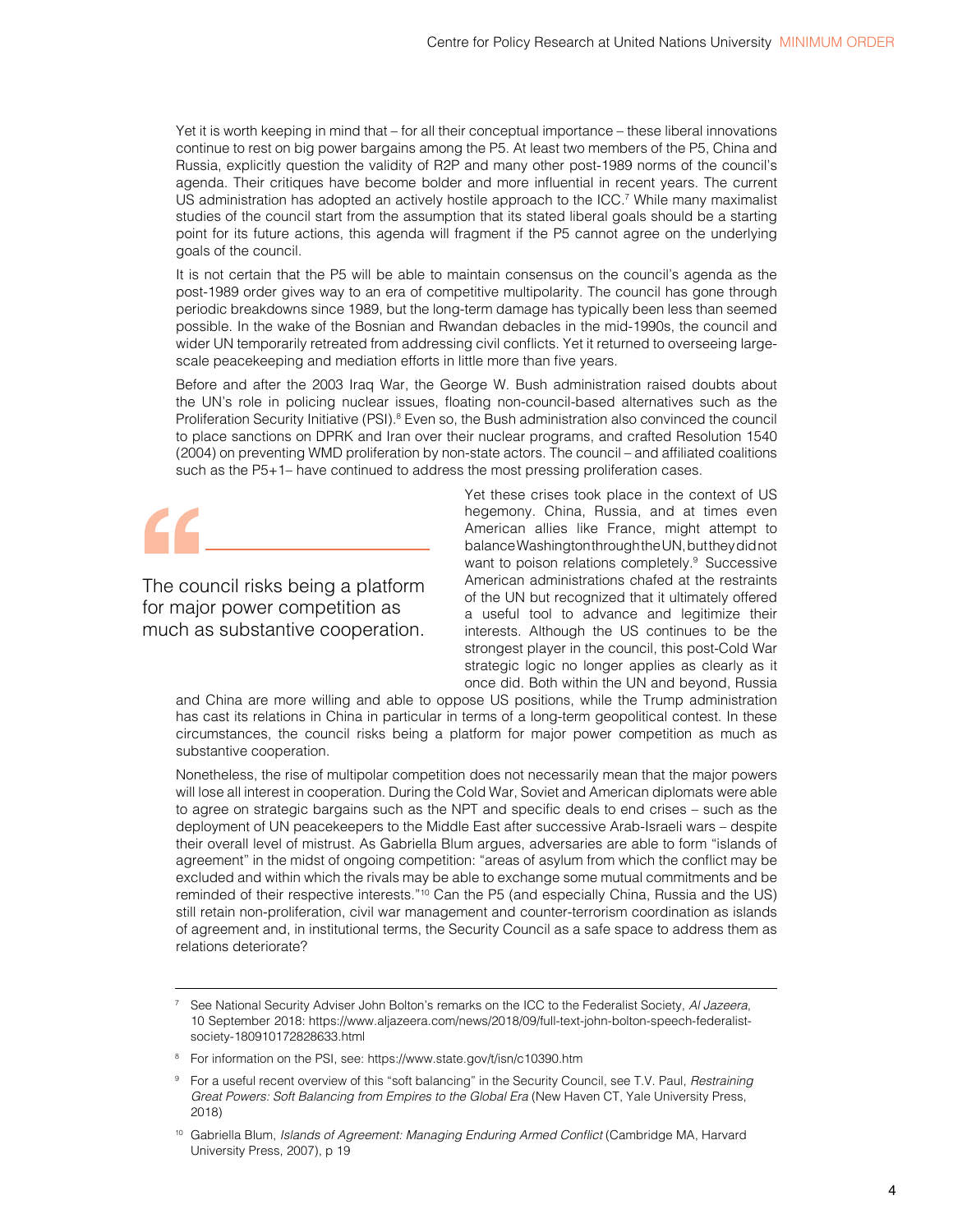# <span id="page-7-0"></span>3. Assessing the Security Council's performance

To assess the risks of major power competition undercutting the Security Council's current security functions, we will now look in turn at non-proliferation, civil war management and counterterrorism. In each case, we will highlight current and potential future challenges to continued P5 cooperation. There is always a risk of presentism in such an analysis – spotting current trends and assuming that they will extend into the future without variations and surprises. Nevertheless, it is possible to discern some "wisps of the future" in current bout of P5 tensions at the UN, offering at least some hints about how these powers may behave if tensions between them continue to mount.

### **3.I POLICING NON-PROLIFERATION**

Dealing with intra-state conflicts, especially in Africa, takes up the single greatest part of the Security Council's time. Nonetheless, its non-proliferation role continues to take precedence in the minds of the P5: Russia and the US did not, for example, allow their worsening differences over Syria to derail their cooperation on the Iranian nuclear question from 2011 to 2015. The P5 also remain highly protective of their position as Nuclear Weapons States under the Non-Proliferation Treaty, a source of notable controversy during the push by a majority of UN members to endorse the 2017 Treaty on the Prohibition of Nuclear Weapons.<sup>11</sup>

Under pressure from other states like this, the P5 can seem as united as they have ever been. The relative rapidity with which China and the US were able to agree on strengthening UN sanctions against DPRK – and the fact that Beijing enforced these quite firmly, badly hurting Pyongyang economically – also suggests that the P5 remained committed to cooperation on non-proliferation. However, there are at least five solid reasons to worry that this consensus is eroding. These are: *(i)* the erosion of P5 cooperation over chemical weapons in Syria; *(ii)* the Trump administration's rejection of the Iranian nuclear bargain; *(iii)* conceptual and diplomatic splits among the P5 over the goals of the DPRK sanctions regime; *(iv)* risks of a new nuclear arms race among P5 members; and  $(v)$  proliferation in other fields such as cyberweapons and artificial intelligence (AI), for which the UN is distinctly ill-prepared.

The Syrian war initially looked like an opportunity for the Security Council to confirm its post-Cold War role as a non-proliferation policeman. It has instead proved disastrous for the council's credibility in handling WMD. After pro-government forces killed many hundred, and possibly over one thousand, civilians in a sarin gas attack in Ghouta in 2013, Russian President Vladimir Putin resolved the ensuing crisis by offering to cooperate with the US through the UN on dismantling the Syrian chemical arsenal. This gesture, which offered a positive contrast to Russia-Western disputes over the political outcome of the war, appeared to underline

Council debates over chemical weapons have bordered on farce, with P5 members trying to belittle each other through abstruse literary references.

the P5's common commitment to countering WMD. The operation that followed – involving the UN, Organisation for the Prohibition of Chemical Weapons (OPCW), and Chinese and Russian units alongside US and European naval vessels – was ostensibly a success.

The Syrian military's continued recourse to chlorine gas attacks, often during operations supported by Russian forces, has demonstrated the limits of P5 cooperation. Russia has consistently rejected Western accusations against its Syrian allies and vetoed the ongoing work of a Security Councilmandated panel that implicated Damascus in chlorine and sarin attacks.12 Council debates over chemical weapons have bordered on farce, with P5 members trying to belittle each other through

<sup>11</sup> For information on the treaty, see:<https://www.un.org/disarmament/wmd/nuclear/tpnw/>

<sup>&</sup>lt;sup>12</sup> See Edmond Mulet, "How the Security Council failed the Syria Chemical Weapons Investigators and Victims," *The New York Times*, 29 December 2017: [https://www.nytimes.com/2017/12/29/opinion/syria](https://www.nytimes.com/2017/12/29/opinion/syria-chemical-weapons-united-nations-security-council.html)[chemical-weapons-united-nations-security-council.html](https://www.nytimes.com/2017/12/29/opinion/syria-chemical-weapons-united-nations-security-council.html)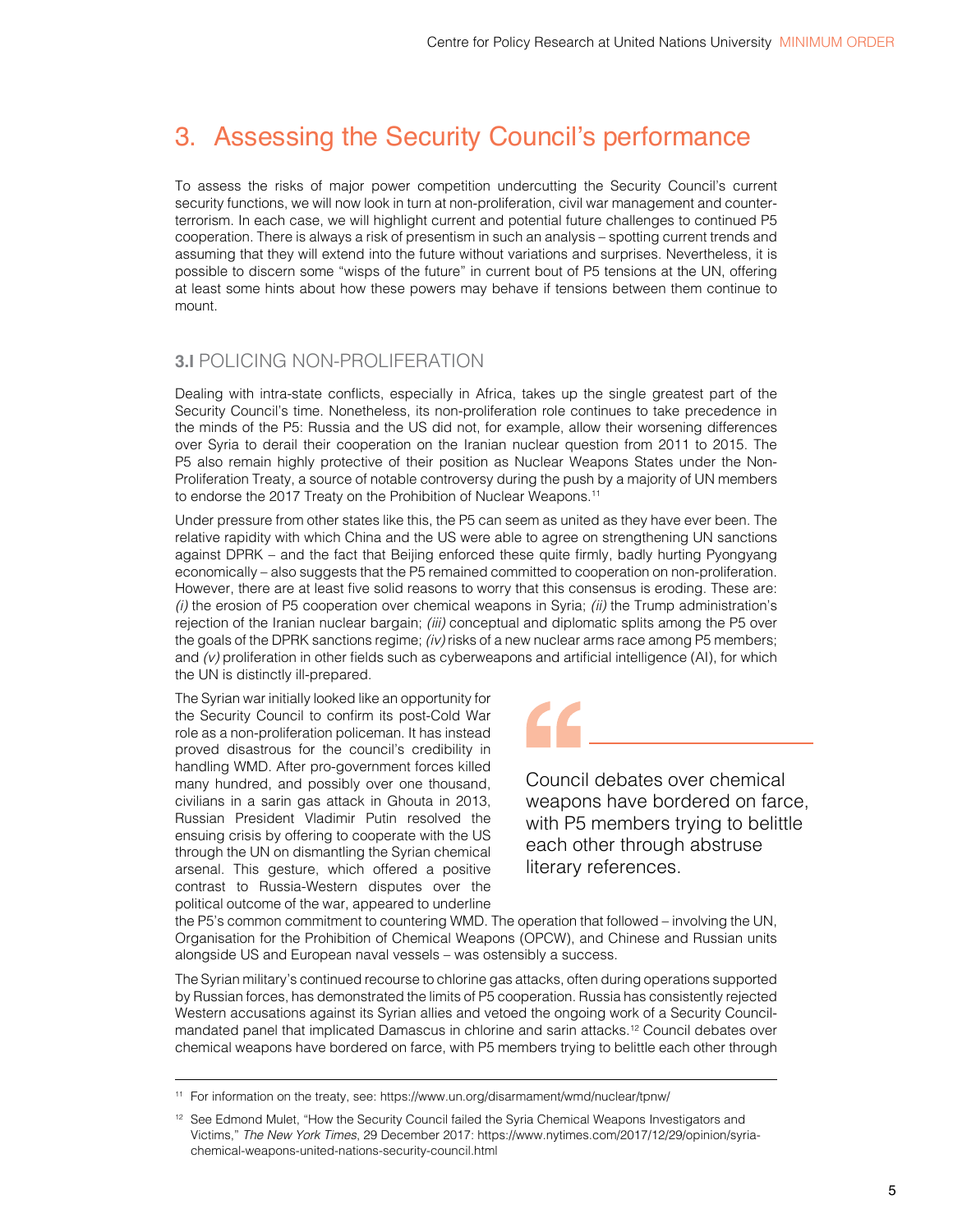abstruse literary references. The US launched two rounds of air strikes in 2017 and 2018 against Syrian positions in response to further chemical incidents without requesting council authorization (in the 2018 case, British and French forces were also involved to reinforce a message of Western unity). Both sides have taken some steps to de-escalate the confrontation, with Russia apparently setting some limits on Syrian gas attacks near the Turkish border, but this grim series of events has raised broader questions about the political credibility of the Chemical Weapons Convention.

These tensions have spread from the council into debates at the OPCW, where the UK pushed through a resolution demanding more expansive investigations of chemical incidents this summer after the Salisbury poisoning affair.13 Although the British proposal succeeded by a wide margin, China and Russia have responded by complicating talks on the organization's budget and other procedural devices. If this turns into a prolonged battle, it will politicize and weaken what was previously a largely technical diplomatic body.

The crisis over chemical weapons has raised concerns about the credibility of P5 cooperation on other WMD, including nuclear weapons. The US has convened the council to accuse Russia of flouting sanctions against DPRK, which Moscow refuses to acknowledge. Western diplomats lament the near-impossibility of negotiating with the Russians in the face of such denials. Yet America's efforts to accuse Moscow of bad faith have been clouded by the administration's decision to pull out of the Iranian nuclear deal (the Joint Comprehensive Plan of Action, or JCPOA), and the fashion in which it did so. Rather than go through a complex set of arrangements to restore sanctions on Iran envisaged in the JCPOA, which would have involved consultations with the Security Council, Washington chose in May 2018 to quit the agreement unilaterally. Although President Trump spoke in person at the council on Iran during the annual General Assembly meeting, his administration's rejection of more substantive UN diplomacy aroused uncomfortable memories of the run-up to the Iraq war.

If neither Russia nor the US appear fully committed to upholding Security Council-backed agreements and processes on non-proliferation, their differences reflect more fundamental divergences over how to stem the spread of nuclear weapons. While the US insists on a strong enforcement mechanisms, China

and Russia continue to argue for a primarily diplomatic approach to proliferators (Britain and France, having invested in the Iranian nuclear negotiations, lie somewhere in between). In the DPRK case, for example, Alexander Gabuev notes that Moscow expects UN sanctions to be ineffective over the long term but has assented to them as a way to keep a "seat at the table" alongside the Americans and Chinese.14 Nonetheless, Russia insists that the only way out of the crisis is a broader political settlement in North East Asia, which might demand major US concessions. China has made similar arguments, calling for an early relaxation of the sanctions it endorsed last year.<sup>15</sup> If the P5 can still agree on the need for some degree of tactical cooperation over sanctions in proliferation cases, their preferred approaches to the problem remain very far apart.

While such political differences inevitably complicate diplomacy in New York, there is an overarching risk that Chinese, Russian and US concerns about each other's nuclear

strategies will create deeper diplomatic tensions over WMD.

<sup>&</sup>lt;sup>13</sup> For a useful explanation of the UK initiative and objections to it, see Oliver Meier and Ralf Trapp, "Playing Politics with Chemical Weapons? The UK Initiative on Chemical Weapons Accountability," *Bulletin of the Atomic Scientists*, 20 June 2018: [https://thebulletin.org/2018/06/playing-politics-with-chemical-weapons](https://thebulletin.org/2018/06/playing-politics-with-chemical-weapons-the-uks-initiative-on-chemical-weapons-accountability/)[the-uks-initiative-on-chemical-weapons-accountability/](https://thebulletin.org/2018/06/playing-politics-with-chemical-weapons-the-uks-initiative-on-chemical-weapons-accountability/)

<sup>14</sup> Alexander Gabuev, "A Russian Perspective on the Impact of Sanctions," Korea Economic Institute of America/Carnegie Moscow Center, 3 August 2017: [http://www.keia.org/publication/russian-perspective](http://www.keia.org/publication/russian-perspective-impact-sanctions)[impact-sanctions](http://www.keia.org/publication/russian-perspective-impact-sanctions)

<sup>15</sup> Julian Borger, "China and Russia Call on UN to Ease North Korea Sanctions," *The Guardian*, 27 September 2018: [https://www.theguardian.com/world/2018/sep/27/un-security-council-north-korea](https://www.theguardian.com/world/2018/sep/27/un-security-council-north-korea-sanctions-china-russia-pompeo)[sanctions-china-russia-pompeo](https://www.theguardian.com/world/2018/sep/27/un-security-council-north-korea-sanctions-china-russia-pompeo)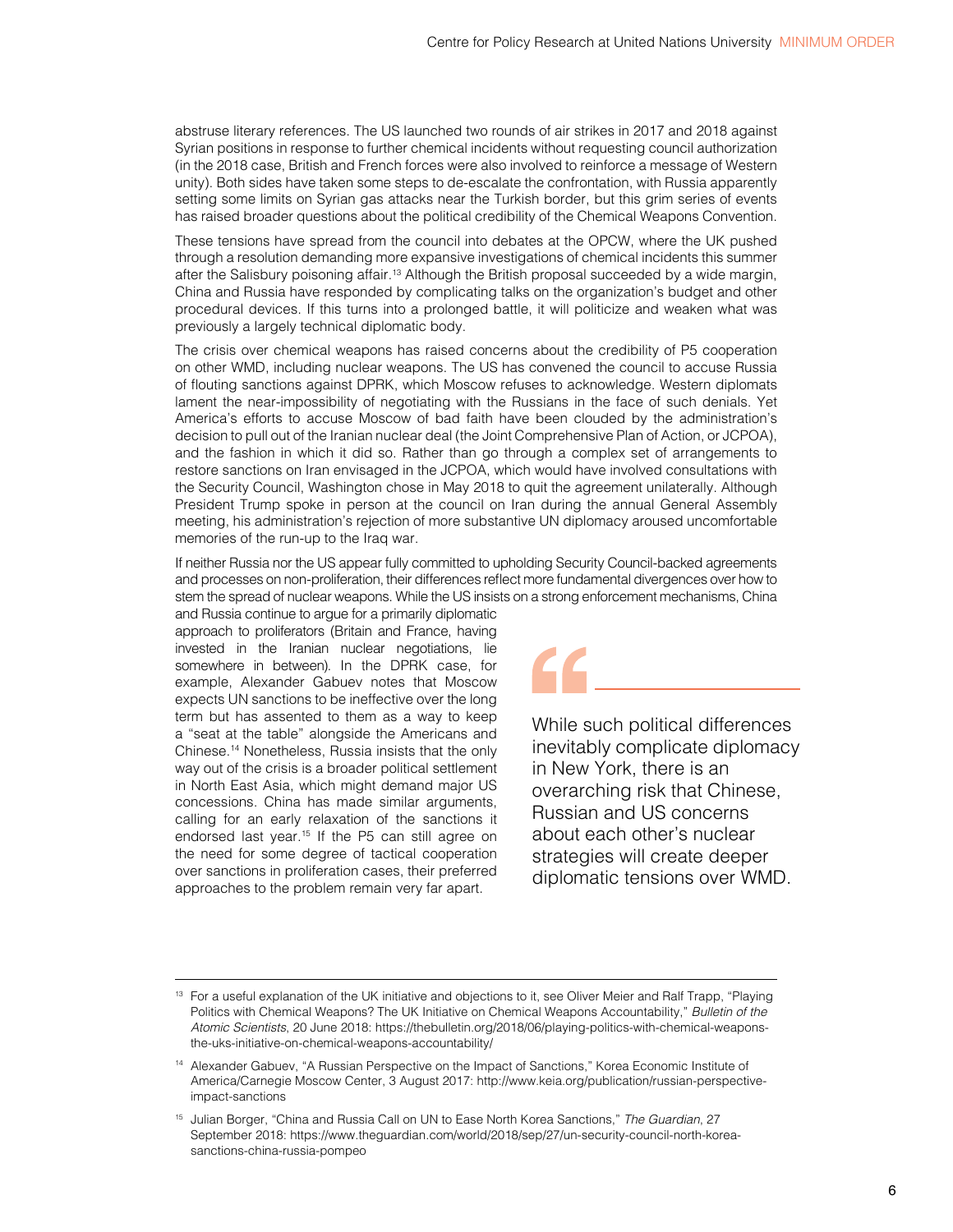<span id="page-9-0"></span>While such political differences inevitably complicate diplomacy in New York, there is an overarching risk that Chinese, Russian and US concerns about each other's nuclear strategies will create deeper diplomatic tensions over WMD. Russian-American nuclear discussions have severely deteriorated, as evidenced by President Trump's October 2018 declaration that he will leave the Intermediate-Range Nuclear Forces Treaty (INF). The US is also increasingly nervous about China's capabilities.

P5 members are very unlikely to bargain over such direct concerns in the council. All sides accuse each other of threatening to overturn the taboo against limited nuclear weapons use. If there is a general collapse of trust around arms control in the coming years, it may become even harder for the P5 to find semi-coherent positions over other powers' proliferation efforts. If, for example, Iran were to move rapidly towards a nuclear capability after the ultimate collapse of the JCPOA – or Saudi Arabia began to develop its own weapons in response to Tehran – it is hard to imagine the P5 maintaining a common front similar to that during the negotiation of the JCPOA.

At present, it seems likely that both P5 and non-P5 states will aim to develop these technological capacities largely out of sight, making serious arms control talks almost impossible.

The dangers of an overall loss of faith in arms control are compounded by new fields for proliferation in which multilateral rules are unclear or nonexistent. These include cyberweapons, advanced biotechnology and AI. While the UN has tried to convene discussions on these developing threats – and there has been a modicum of progress on robotic weapons systems this year – there is no consensus among the P5 on how to regulate these new tools of warfare. At present, it seems likely that both P5 and non-P5 states will aim to develop these technological capacities largely out of sight, making serious arms control talks almost impossible. In the absence of clarity over these forms of proliferation, the council will struggle to address incidents involving new technologies, let alone how to prevent their use. The

P5's suspicions concerning each other's behavior in this space is likely to make it even harder for them to police other states' weapons programmes effectively.

### **3.II** MANAGING CIVIL WARS AND REGIONAL CONFLICTS

If the Security Council is struggling to deal with non-proliferation, can it perform more effectively in more conventional forms of conflict management, such as directing mediation and peace operations? Although mitigating and ending civil wars has been a core concern for the UN since the late 1980s, the council has often been ineffective and sometimes – as in the ill-conceived designation of the Bosnian safe areas and havering over Rwanda in the 1990s – catastrophic. Nonetheless, the council remains central to civil war management, both through mandating UN peace operations and providing political oversight to other organizations' operations. In a period in which intra-state conflicts remain the most common form of violence, the council's ability to stop such violence spreading out of control and morphing into regional or international conflicts is one of its most important security functions.

Reviewing the evidence of recent years, it is clear that this function is under threat. On a day-today basis, the Security Council is bogged down in the difficult business of managing large-scale peace operations in cases such as Mali and Darfur. As this author has noted elsewhere, the P5's ability to control what happens on the ground in these missions is often quite limited for a mix of local, political and operational reasons.<sup>16</sup> Although the P5 have frequent substantive differences over how these missions should be run – ranging from the relative importance peacekeepers should give to human rights to cost issues – many of these are run-of-the-mill diplomatic tiffs, rather than strategic rifts.

<sup>&</sup>lt;sup>16</sup> Richard Gowan, "The Security Council and Peacekeeping," in Sebastian von Einsiedel, David M. Malone and Bruno Stagno Ugarte, *The Security Council in the 21st Century*, (Boulder CO, Rienner, 2016), pp 749-770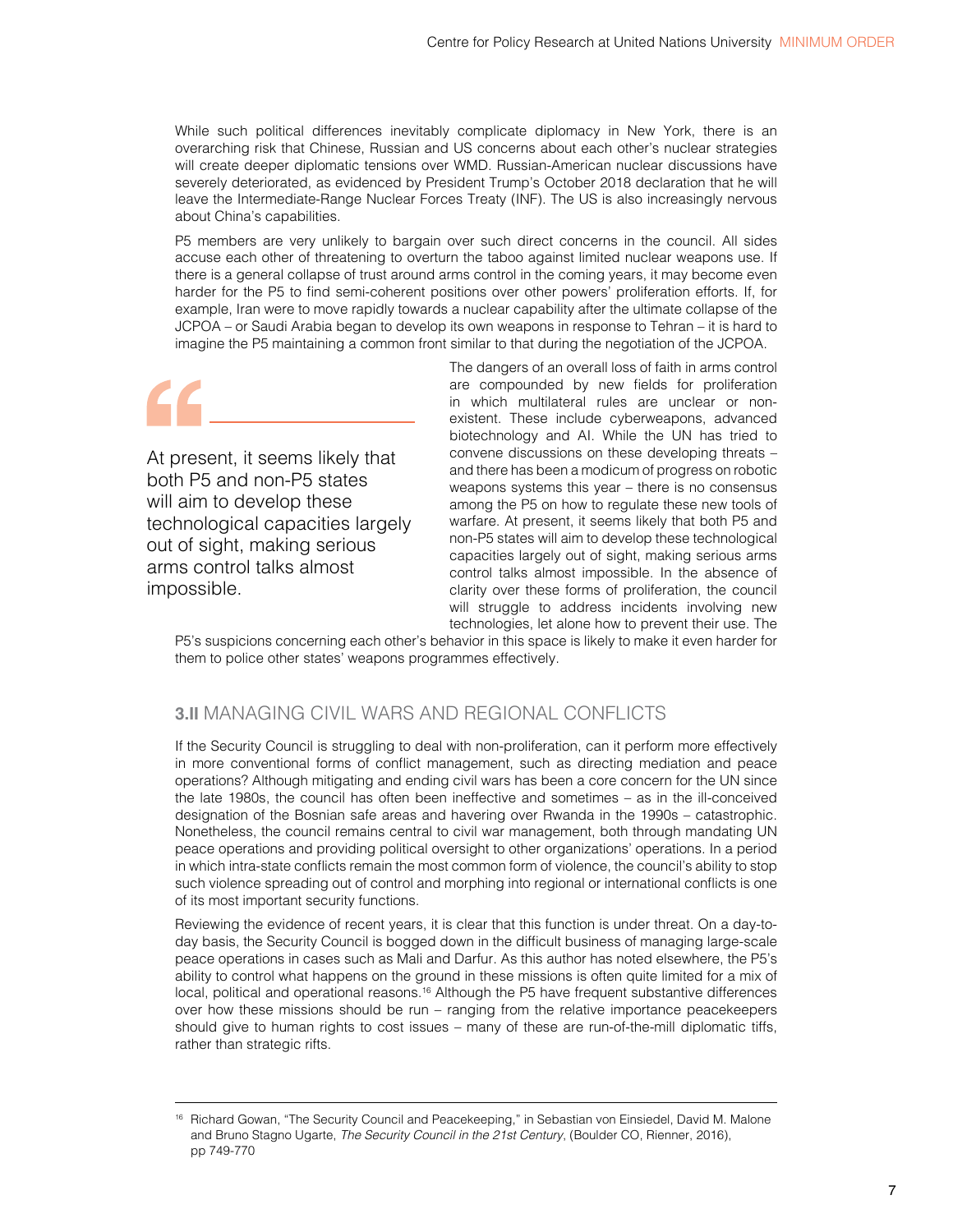Members of the P5 frequently point to peacekeeping as a field in which they would like to see more cooperation. One widely cited Chinese authority proposes, for example, that greater Sino-American collaboration on peacekeeping in Africa "could make the world safer and convince more people that Chinese-US relations, however complicated, are not hostile."<sup>17</sup> While this may be optimistic, the P5 remain broadly able to agree on mandates for UN operations in Africa and China has shown a real willingness to deploy more troops for them. It is rare for the P5 to fall out fundamentally over a peace operation, as they did over the deployment of observers in Syria in 2012. Similarly, the council often remains supportive – or at least largely benign – towards preventive diplomacy and mediation by UN officials and their regional partners in strategically uncontentious cases like Guinea and Gabon.

The main warning signs for the council's future in crisis management arise in conflicts where it does *not* have blue helmets. As a recent Brookings Institution report notes, UN peacekeepers "are deployed in countries that suffered only 7 percent of global conflict deaths in the last five years."18 Looking beyond blue helmet deployments, evidence of P5 dysfunction include: (i) the council's inability to settle on effective political frameworks for mediation in conflicts in the Middle East; (ii) a related loss of consensus over the provision of humanitarian assistance to the suffering in such cases; and (iii) a lack of good options for stabilization operations in conflicts in which P5 members are directly involved.

The council's performance in the Middle East is especially disheartening, not least because it is a region in which the UN has played some sort of stabilizing role for almost all of its existence. The organization has been heavily involved in directing mediation efforts in the conflicts following the revolutions in Libya, Syria and Yemen. The Syrian case in particular has turned into a test-case for how the council can frame an international response to a conflict that inevitably creates major power rivalries.

From the beginning of the Syrian war in 2011, all members of the P5 – and successive UN mediators – have theoretically agreed that the best way to end the violence is for Russia to use its influence over Damascus to secure a peace settlement. Yet the P5 have markedly failed to act on this insight. Early in the war, apparently convinced that the Syrian government would fall, the US and its allies failed to make decisive concessions to Moscow.19 All sides appeared to be playing for time. As the violence worsened, Russia responded by using the UN mediation process as a cover for its efforts to prop up President Bashar al-Assad. The result has been a simulacrum of political talks amid ongoing violence.

The Syrian case is a disturbing model for future UN peace efforts. So too is Yemen, where two P5 members (Britain and the US) have frequently called for a cessation of hostilities while providing military support to the Saudi-led intervention force. In both conflicts, combatants have increasingly used humanitarian assistance as a political bargaining chip and weapon of war, severely limiting supplies to areas controlled by their enemies. The Security Council has spent considerable periods of time debating the specific details of humanitarian access and in some cases – such as the 2013 agreement of a resolution on facilitating assistance to non-government-controlled areas in Syria – made a positive difference. Nonetheless, diplomats and UN officials fear that such bargains are raising poor precedents for aid deliveries in the future and undermining international humanitarian law.

<sup>17</sup> Bo Zhou, "How China can Improve UN Peacekeeping," *Foreign Affairs*, 15 November 2017: <https://www.foreignaffairs.com/articles/china/2017-11-15/how-china-can-improve-un-peacekeeping>

<sup>18</sup> Bruce Jones, Charles T. Call, Daniel Touboulets and Jason Fritz, *Managing the New Threat Landscape: Adapting the Tools of International Peace and Security* (Washington DC, The Brookings Institution, September 2017), p 2: [https://www.brookings.edu/wp-content/uploads/2018/09/FP\\_20180919\\_](https://www.brookings.edu/wp-content/uploads/2018/09/FP_20180919_prevention_agenda1.pdf) [prevention\\_agenda1.pdf](https://www.brookings.edu/wp-content/uploads/2018/09/FP_20180919_prevention_agenda1.pdf)

<sup>&</sup>lt;sup>19</sup> For a detailed first-hand account of this process explicitly placing it in terms of competitive multilateralism, see Tom H.J. Hill, "Kofi Annan's Multilateral Strategy of Mediation and the Syrian Crisis: The Future of Peacemaking and the Multipolar World?" *International Negotiation*, Vol. 20 (2015), pp. 448-478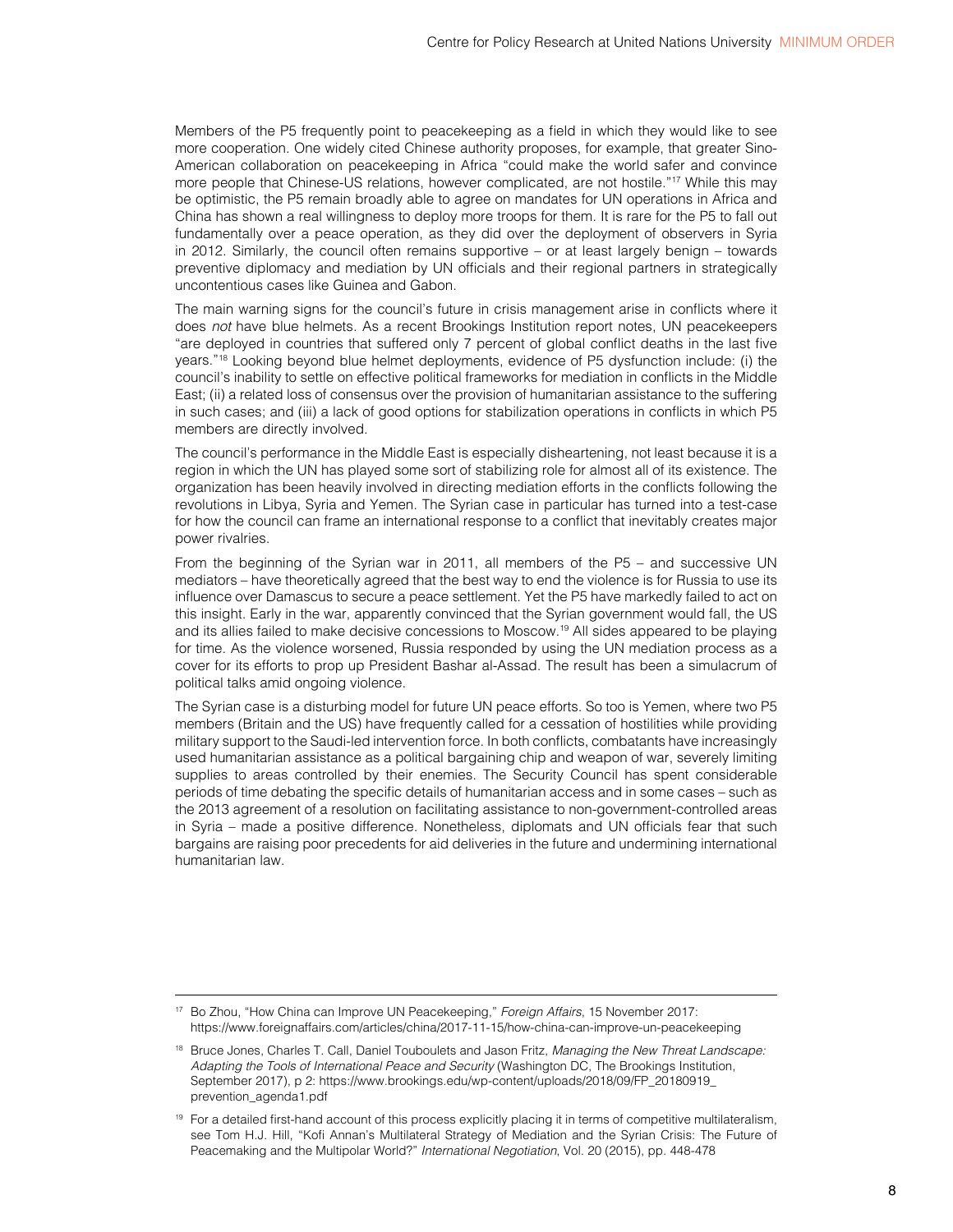It appears that, in an era of major power competition, Security Council-led crisis management will increasingly tend towards either major confrontations or a lowest common denominator in the form of holding actions.

The Western members of the council, led by the UK, and China have also settled on humanitarian aid as a point of minimal consensus in talks with China over the Rohingya crisis in Myanmar. In what may be another harbinger of the future of council conflict management, the P5 have skirted a Syria-style diplomatic breakdown over this case. Instead, the British and Chinese have attempted to accommodate each other around proposals for assisting Rohingya refugees in Bangladesh and assisting those members of the minority still on Burmese territory. The P5 have largely shied away from political arguments and invocations of international justice, despite some pressure from both elected council members and human rights advocates for a harder line. It appears that, in an era of major power competition, Security

Council-led crisis management will increasingly tend towards either major confrontations (as over Syria) or a lowest common denominator in the form of holding actions (as over Myanmar).

The Trump administration has also contributed to doubts about the council's conflict management role by aiming to reduce the UN's (already very limited) leverage in the Israeli-Palestinian conflict. Ambassador Nikki Haley has repeatedly criticized the council's focus on Israel, isolating herself from US allies in debates in New York. But with Washington cutting off financial support to the UN Relief and Works Agency (UNRWA), the US appears keen to minimize the UN role over Palestine just as it has over Iran. These decisions accumulate to reduce the council's overall political credibility.

If the council is unable to take more decisive action in future conflicts, it is likely to be increasingly marginalized by other actors. Angered by the council's inability to act on Syria, members of the General Assembly have attempted to set up alternative frameworks to respond to the crisis, such as an "International Impartial and Independent Mechanism" to gather evidence of war crimes there. The Human Rights Council and Peacebuilding Commission have also become more active in addressing conflicts that split the Security Council, although the tools at their disposal remain limited. UN officials dealing with political issues are investing in closer relations with the World Bank and other donors that can support conflict prevention and peacebuilding without the Security Council's blessing.

Outside the UN system, regional organizations such as the African Union and ad hoc coalitions of states have been pressing their cases to lead on resolving conflicts – such as the South Sudanese civil war – that the Security Council has proved unable to quell. For the time being, regional organizations often compromise on hybrid political and operational mechanisms with the UN. But if the council is hamstrung by major power tensions, even these hybrid solutions may become harder to sustain. While the council's role as a crisis manager is not at risk of imminent collapse – at a minimum, it is likely to have residual peacekeeping responsibilities in a number of African cases for the foreseeable future – there is a reasonable chance that it will continue to cede ground in this field to other actors.

There may be a category of conflicts – and potentially a growing one – in which the council will retain a special interest. These are those that involve direct strategic competition between members of the P5, as is currently the case in Ukraine as well as Syria. During the Cold War, the council generally failed to act on conflicts involving significant P5 forces. For example, it did nothing of note over the Soviet interventions in Hungary and Czechoslovakia, nor the US intervention in Vietnam. But at a few key moments it was able to reduce high-level tensions between the superpowers, such as in 1973 when Washington and Moscow compromised on the deployment of UN peacekeepers to the Golan Heights and Sinai to prevent the Yom Kippur War escalating into an all-out confrontation.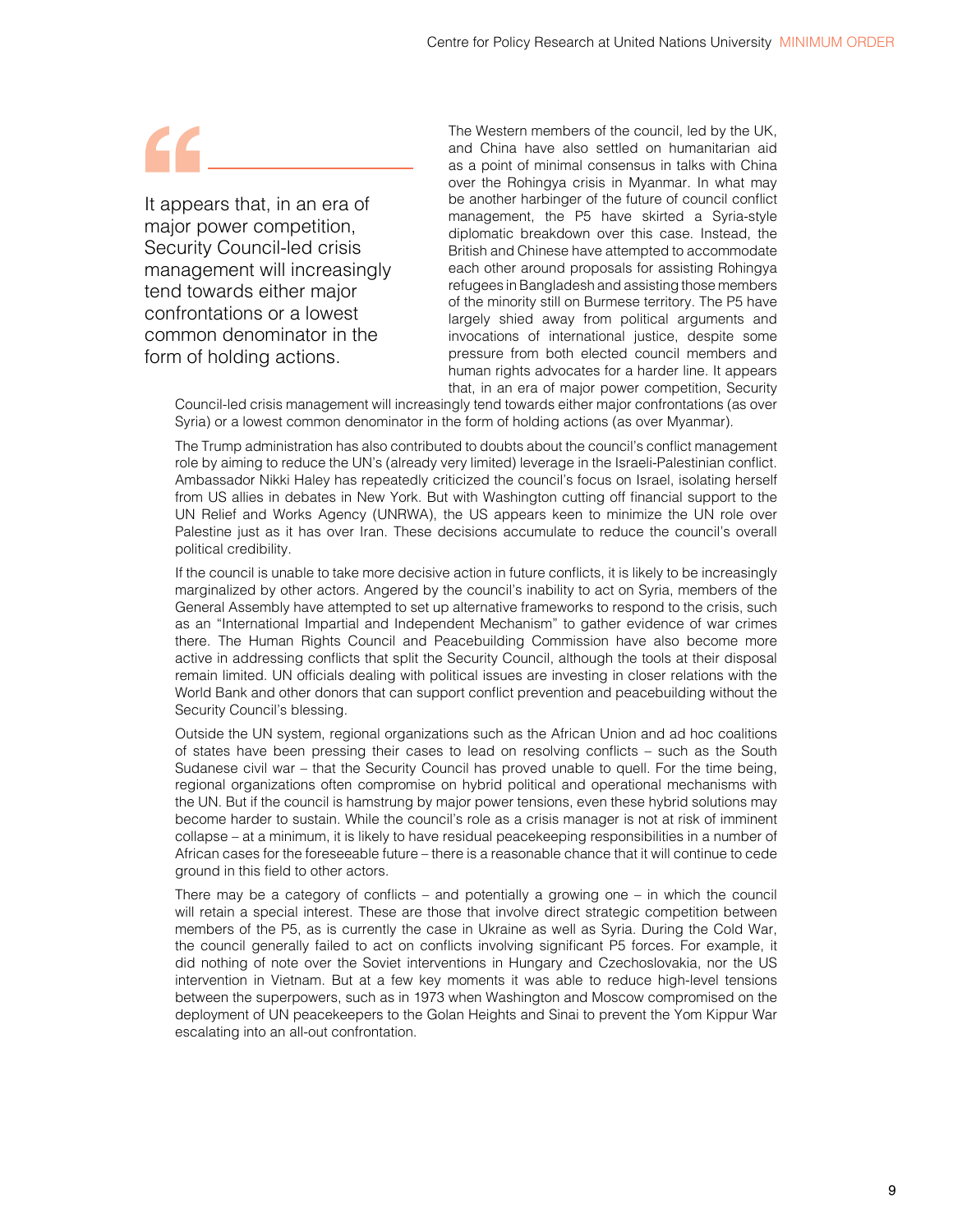<span id="page-12-0"></span>As strategic analysts take the possibility of major power war seriously again, it is at least worth asking whether the council could turn to UN mediators and if those forces could play similar roles in future as they did in the Yom Kippur War. If the Syrian example is negative, so too is the Ukrainian case. While UN officials looked for ways to play a political role early in the Crimean and Donbas crises in 2014, Russia refused to cooperate and Western P5 members have also been wary of involving them. Instead, European diplomats and the Organization for Security and Cooperation in Europe (OSCE) have taken on mediation and monitoring duties.



The Security Council's political processes and operational tools appear ill-designed to address a new generation of conflicts complicated by major power competition.

Russia and Ukraine both say that they are open to a UN peacekeeping force in the Donbas, but their visions of such a mission are incompatible.<sup>20</sup> Equally significantly, it is not clear that the Security Council could persuade a sufficient number of UN members to risk their personnel in such a high-risk zone next to Russia.

In sum, the Security Council's political processes and operational tools appear ill-designed to address a new generation of conflicts complicated by major power competition. Having been a central force in stopping civil wars and regional violence for thirty years, the council is a crisis manager on the wane.

### **3.III** COUNTER-TERRORISM

The third pillar of P5 cooperation – counter-terrorism – appears to be in more robust health than its non-proliferation and crisis management work. Concerns are frequently raised that the P5 are using the UN system including the General Assembly to push other states into adopting heavyhanded counterterrorist policies and legislation.<sup>21</sup> The council incurred considerable criticism in the aftermath of the 9/11 attacks by passing a series of so-called "legislative" resolutions rapidly imposing legally binding obligations on all Member States to counter terrorism in the absence of a treaty. By some reckonings, the legal flaws in the council's immediate post-9/11 approach to terrorism fundamentally delegitimized the UN's engagement in this field.<sup>22</sup>

Today, the UN debate on terrorism (aka violent extremism) has widened a great deal, with the General Assembly playing a prominent role with a new focus on non-military tools to prevent radicalization. Nevertheless, human rights experts worry that the council has continued to make binding legal demands on states to counter terrorism that infringe on individual rights and freedoms. Security Council resolution 2396 (2017) includes a mandate for states to gather information on foreign fighters crossing their borders, for example, which is effectively an invitation for authorities to compile and share an enormous amount of sensitive data on travelers with little guidance on how to use this properly. Although the council emphasizes the importance of respecting human rights in implementing its resolutions, the UN rapporteur tracking this question concludes that its "exhortations to compliance and the perceived costs of non-compliance may far outweigh (regrettably) the compulsion to human rights protection."23

<sup>20</sup> See Richard Gowan, *Can the United Nations Unite Ukraine?* (Washington DC, The Hudson Institute, 2018):<https://www.hudson.org/research/14128-can-the-united-nations-unite-ukraine>

<sup>&</sup>lt;sup>21</sup> For an overview of the councils engagement in counter-terrorism, see Sebastian von Einsiedel, "Assessing the UN's Efforts to Counter Terrorism," *The 2016 Global Terrorism Index* (Sydney, The Institute for Economics and Peace, December 2016): [https://cpr.unu.edu/assessing-the-uns-efforts-to](https://cpr.unu.edu/assessing-the-uns-efforts-to-counter-terrorism.html)[counter-terrorism.html](https://cpr.unu.edu/assessing-the-uns-efforts-to-counter-terrorism.html)

<sup>&</sup>lt;sup>22</sup> In a 2009 ruling, the European Court of Justice concluded that UN sanctions listings denied the targets' rights to due process, violating fundamental human rights. See Sebastian von Einsiedel and David M. Malone, "Security Council," in Thomas G. Weiss and Sam Daws, eds., *The Oxford Handbook of the United Nations*, 2nd edn. (Oxford UK, Oxford University Press, 2018), pp 153-154

<sup>&</sup>lt;sup>23</sup> UN Document A/73/45453 ("Promotion and Protection of Human Rights and Fundamental Freedoms While Countering Terrorism", 3 September 2018, p 12: [https://www.ohchr.org/Documents/Issues/](https://www.ohchr.org/Documents/Issues/Terrorism/SR/A_73_45453.PDF) [Terrorism/SR/A\\_73\\_45453.PDF](https://www.ohchr.org/Documents/Issues/Terrorism/SR/A_73_45453.PDF)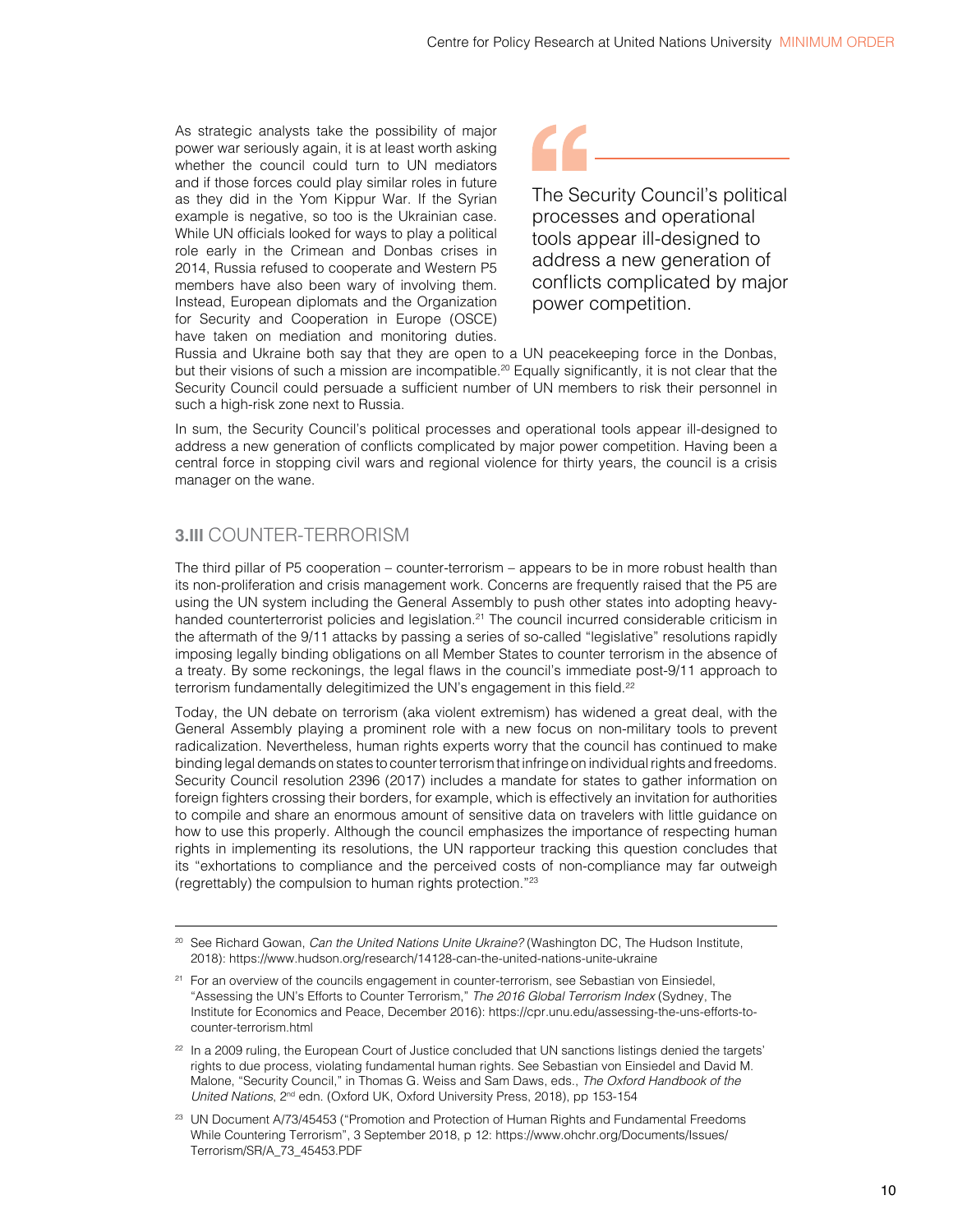There is a chance that while major power tensions will undercut the council's contributions to the global rule of law in the years ahead, a sense of shared self-interest will motivate the P5 to keep expanding their law-making activities around terrorism.

Counter-terrorism is thus a field in which the basic infrastructure of P5 cooperation – and the powers' continuing consensus on the need for common action – is quite removed from the liberal norms that the council talks about in public. The P5 vary in tone over those norms. Russia is openly in favor of a narrow and hardline posture towards terrorist groups. The US, Britain and France pay greater lip-service to human rights concerns but have nonetheless used the UN framework as a cover for pretty ruthless anti-terrorist operations on the ground.<sup>24</sup>

While the P5 see a common interest in using the council to establish the legal basis for their action and dictate terms to other states, this contrasts with their divisions over the council's role in backstopping other aspects of the post-

Cold War international legal framework, such as the ICC. There is a chance that while major power tensions will undercut the council's contributions to the global rule of law in the years ahead, a sense of shared self-interest will motivate the P5 to keep expanding their law-making activities around terrorism.

There are, however, some signs of friction among the P5 over the exact scope of the UN's counterterrorist activities. In 2017, the US and France fell out over French calls for the council to give a strong mandate to a regional counter-jihadist force in the Sahel, although this largely boiled down to debates over who might bear the costs of the mission. While all the P5 supported Secretary-General Guterres's decision to create a new Office of Counter-Terrorism (OCT) in the Secretariat in 2017, the US has raised concerns that Russia has too much influence over the new body (which is led by a former Russian diplomat) and has limited its financial contributions accordingly.

It is possible, therefore, that broader strategic differences among the P5 may infect council cooperation over terrorist issues in the future. A strategic breakdown in council relations is unlikely to result from specific policy issues in this field – if anything, cooperation on this file may act as a brake on a wider decline of P5 ties.

<sup>24</sup> For a thoughtful dissection of British and French positions, see Anthony Dworkin, *Europe's New Counter-Terror Wars*, (London UK, European Council on Foreign Relations, 2016): [https://www.ecfr.eu/](https://www.ecfr.eu/publications/summary/europes_new_counter_terror_wars7155) [publications/summary/europes\\_new\\_counter\\_terror\\_wars7155](https://www.ecfr.eu/publications/summary/europes_new_counter_terror_wars7155)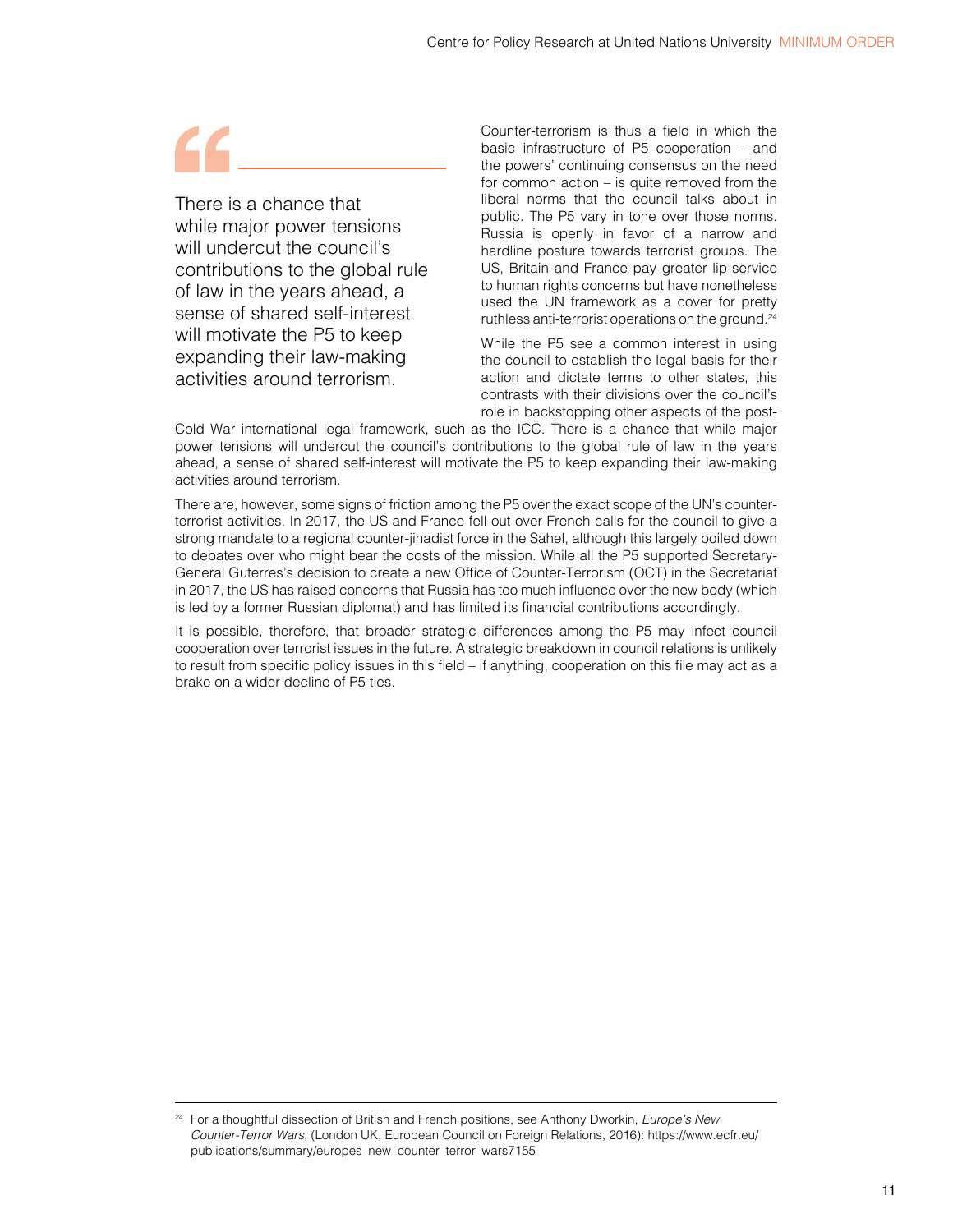# <span id="page-14-0"></span>4. Can the Security Council be saved?

What does this brief assessment of current trends in the Security Council suggest about its future? The two most salient trends appear to be (i) a breakdown of trust over non-proliferation issues among the P5 that has gathered pace in the last two to three years; and (ii) a more gradual marginalization of the council as a crisis manager, albeit one that has had appalling humanitarian results in cases such as Syria and Yemen. There are exceptions and qualifications to these findings. The decline in cooperation over proliferation is off-set by the council's ability to function over DPRK, at least to date. The fact that the P5 are able to keep open channels of communication over crises like that in Myanmar, while imperfect, at least implies that no party wants to derail council diplomacy completely.

One possible reading of these trends (popular among many Western diplomats) is that while Russia is now ready to undermine council diplomacy on a regular basis, China is generally keen to preserve at least a minimum of cooperation. While this is a credible summary of recent events, it cannot be guaranteed to last. If, as US officials have indicated, Washington intends to make containing China – both economically and geopolitically – its primary strategic goal in future, Beijing may not remain so cautious in asserting itself in the future. The great

The great unknown in UN

diplomacy in the immediate term may not in fact be China or Russia after all, but the US itself.

unknown in UN diplomacy in the immediate term may not in fact be China or Russia after all, but the US itself. If the Trump administration follows up on its efforts to sideline the Security Council over both Iran and the Israeli-Palestinian question with more actions to curtail multilateral security diplomacy, it could upend inter-state relations at the UN quite drastically. Some European diplomats muse that they may one day have more in common with Chinese positions on the council than US ones. While they are mainly joking now, they could be quite serious in the future.

Given the current US administration's unpredictable foreign policy to date, it is probably fruitless to speculate on exactly how it will treat the council in future. What we can say with a little more certainty is how a breakdown of council cooperation in one of the three main areas of strategic competence identified in this paper – non-proliferation, crisis management and counter-terrorism – could play out.

### **4.I** A DECLINING SECURITY COUNCIL?

To take this strategic triad of council activities in reverse order, a serious breakdown of diplomacy over counter-terrorism issues presents the least urgent systemic threat to the UN. The organization has become a significant clearing house for information-sharing, sanctions and law-making around terrorism. While the major powers could continue to work on elements of the practical part of this agenda covertly or an ad hoc basis without a UN channel, a breakdown in their relations would undermine the council's law-making function in this field. Yet, as we have seen, the P5 value the council precisely because it is a mechanism through which they can shape other states' counter-terrorist legislation and practices. They will be loath to give this up. It seems probable that the P5 will continue to cooperate over counter-terrorism even if other areas of cooperation wither away.

A gradual decline of council cooperation over managing civil wars and regional conflicts – one that is already underway – is liable to have considerably greater effects, both on the ground and in terms of UN diplomacy. Without the backing of a unified council, UN mediators are likely to find themselves unable to forge serious political agreements in strategically sensitive cases – as over Syria – and will have to focus on lesser goals, like ensuring humanitarian access, instead. It is possible that the UN could continue to run successful peacemaking processes in more peripheral cases in the absence of P5 cooperation, although previous research by the Centre for Policy Research suggests council unity is a prerequisite for UN preventive action in general.<sup>25</sup>

<sup>25</sup> Laurie Nathan, Adam Day, João Honwana and Rebecca Brubaker, *Capturing UN Preventive Diplomacy Success: How and Why Does it Work?* (Tokyo, United Nations University, 2018), pp 10-11.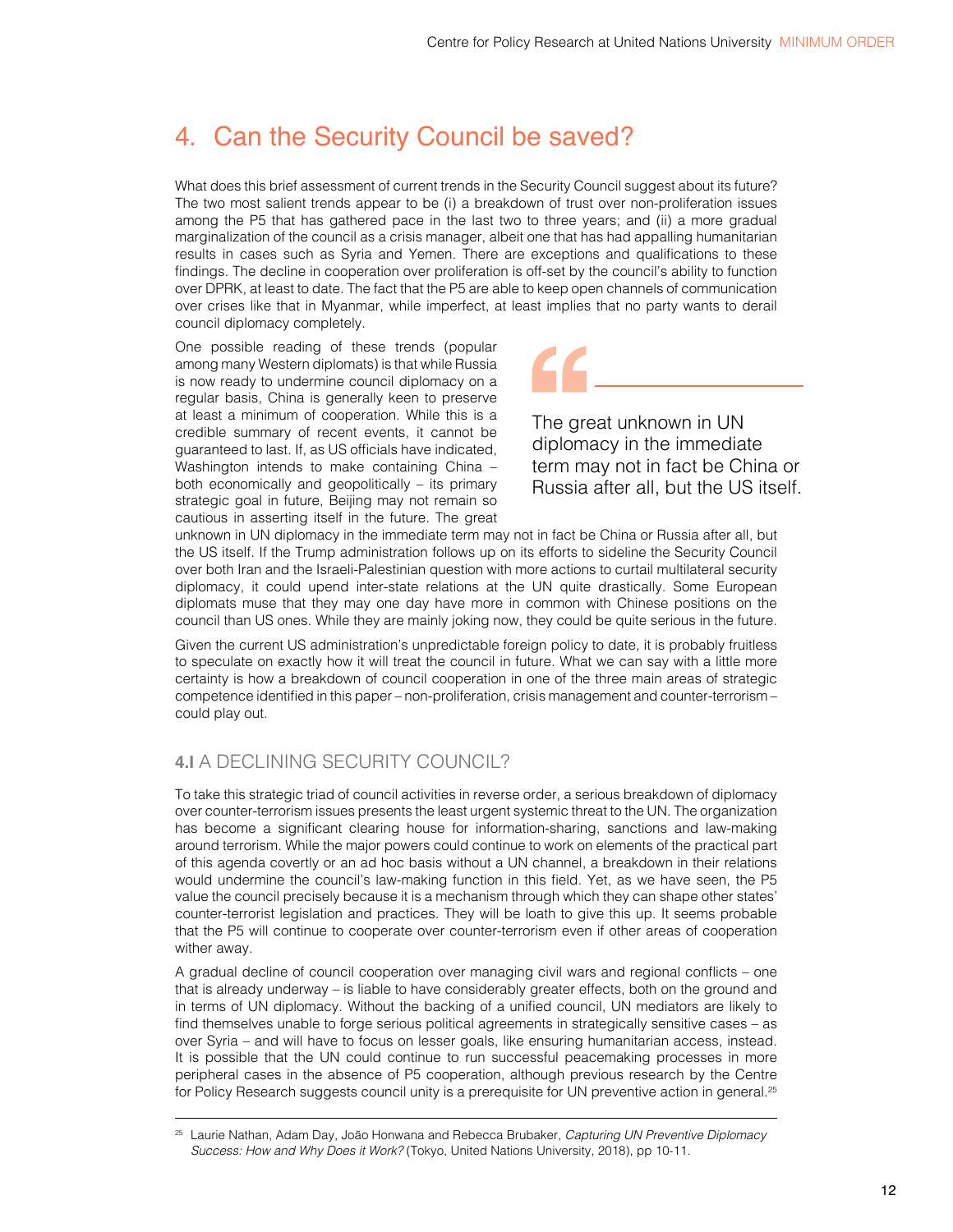Large-scale, multi-dimensional peace operations of the type the council has regularly mandated for two decades, would also grow rarer. At best, the council might still coordinate on mitigating and containing conflicts, as in Myanmar.

Other actors have some potential to step into such a void. As previously noted, regional organizations, international financial institutions and the General Assembly are increasingly involved in crisis management. A mix of these could take on preventive, peacekeeping and peacebuilding tasks dropped by the council. International conflict management would not halt completely. However, without the council to act as a clearing house for major power cooperation, P5 members would also be more likely to treat civil wars and regional conflict formations as spaces for *competition*, as they did during the Cold War. Future international interventions in intra-state wars may typically look like the haphazard and destructive contest that has emerged in Syria, with P5 and non-P5 air forces and commandos competing for small pockets of territory and backing proxy forces. In such circumstances, the best-intentioned multilateral peacemakers and peacebuilders are likely to find themselves unable to help.

Without the council to act as a clearing house for major power cooperation, P5 members would also be more likely to treat civil wars and regional conflict formations as spaces for *competition* as they did in the Cold War.

The Security Council could soldier on as a forum for major power diplomacy without playing a major role in civil war management – much as it did for long stretches later in the Cold War. In that era, the council's main substantive function was to provide a safety valve in a relatively small number of inter-state conflicts, mostly in the Middle East, which council members agreed should be frozen or mitigated. While blue helmets were deployed to flashpoints like southern Lebanon and the Golan, the P5 used the council as a channel for open-ended discussions of inter-state conflicts such as the Iran-Iraq War. The immediate benefits of these discussions were typically limited, but at least the UN offered a framework for competing powers to take some common positions over divisive situations. It is conceivable that the council could return to this sort of diplomatic function again.

In this sense, both its counter-terrorist and crisis management roles may be dispensable. It is less certain that the council could now divest itself of its counter-proliferation duties. If the P5 give up on cooperative approaches to WMD challenges, a series of dangers could quickly arise. At the most basic level, more governments could be tempted to experiment with low-grade WMD attacks – such as chemical weapons use – against their opponents, on the assumption that the council will not punish them. On the nuclear plane, the failure of council efforts to contain DPRK or Iran's nuclear programmes could open the way to more middle and rising powers developing nuclear weapons, playing P5 members off one another in the process. Lastly, a deeply divided P5 is extremely unlikely to be able to respond to crises involving new technologies and weapon systems in an effective manner.

If the council loses its non-proliferation role, it could presage a series of arms races and potential uses of WMD that would destabilize the international system. The P5, unable to control a patchwork of non-conventional threats, would surely struggle to maintain cooperation on other issues including conventional crisis management and counterterrorism issues. This, short of an all-out great power war, is the worst-case scenario for the council. Could the institution survive such a scenario? Is there still a pathway for the P5 to avoid this profoundly bleak situation overwhelming UN diplomacy?



If the council loses its non-proliferation role, it could presage a series of arms races and potential uses of WMD that would destabilize the international system.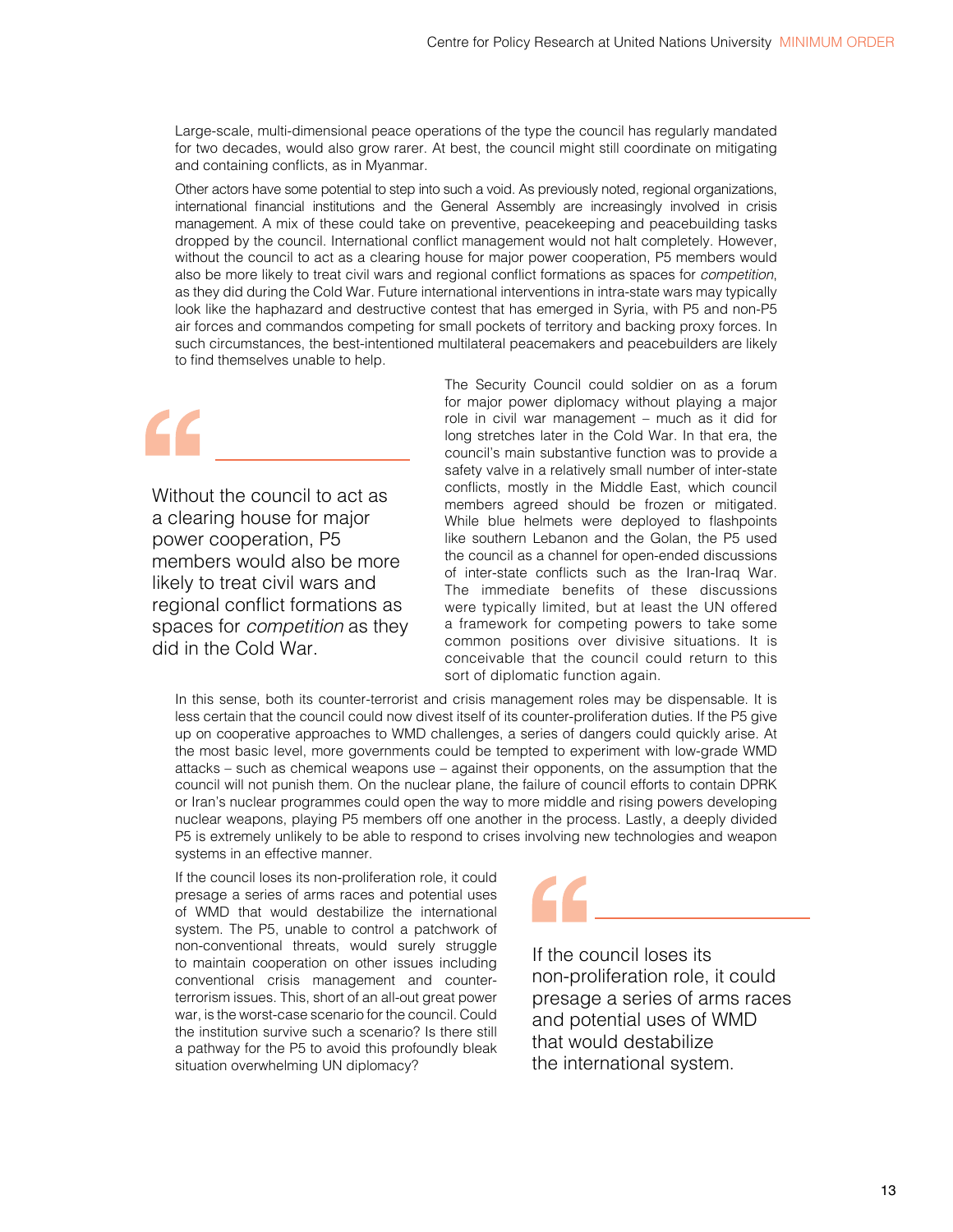### <span id="page-16-0"></span>**4.II** A RESURGENT SECURITY COUNCIL?

If it is easy to predict the prolonged decline of the Security Council, it is also possible to envisage a scenario in which the forum remains diplomatically relevant despite major power competition. In this scenario, relations between China, Russia and the US would still worsen in the years ahead. But rather than marginalize the UN, Beijing, Moscow and Washington could maintain the council as a mechanism to mitigate and manage their competition. All these powers – along with Britain and France – ultimately retain an interest in limiting proliferation and terrorism. While P5 members may increasingly exploit intra-state wars and regional conflicts as opportunities to strengthen their allies and weaken opponents, letting such contests run out of control is a danger for all concerned. While Russia has arguably "won" in Syria, it now faces the dilemma of how reconstruct and fund a broken and divided country, much as the US victory in Iraq placed the Americans under great strain.

While P5 members may increasingly exploit intra-state wars and regional conflicts as opportunities to strengthen their allies and weaken opponents, letting such contests run out of control is a danger for all concerned.

If only out of a sense of self-preservation, therefore, the P5 have reason to retain some minimum of cooperation around these recurrent security threats despite competing on multiple other fronts. The P5 also have a basic diplomatic interest in preserving the privileges they wield in an (unreformed) council. Geopolitical and economic tensions are liable to erode many of the other political spaces for compromise that the P5 members have built up over the last thirty years. After the Ukrainian crisis broke in 2014, for example, Western countries disinvited Russia from the Group of Eight and froze cooperation through the North Atlantic Council. The US and China temporarily suspended annual strategic talks in 2018 as their tariff war took off. The P5 still have vastly more channels for top-level and working level communication, such as the G20, than during the Cold War. The decline of alternative frameworks for dialogue highlights the Security Council's resilience as a diplomatic forum.

It is possible that the council, as one forum where the P5 can continue to bargain despite clashes elsewhere, may gain new geopolitical prominence. It is notable that, despite the fracturing of relations described in this report, P5 members have been careful to maintain close contacts in New York. P5 ambassadors meet monthly with the Secretary-General (separate to broader meetings with the whole council) to discuss security concerns. The council's long moribund Military Staff Committee, of which the P5 are the only statutory members, has started to hold substantive discussions on peace operations and undertake inspection visits to blue helmet forces.26 After disputes in the council over the Salisbury incident and chemical weapons use in Syria became spectacularly heated, the P5 (encouraged by elected members) appear to have agreed to a cooling off period. For the time being, the P5 powers seem to have a mutual understanding of the need to keep their differences within some limits.

In the future, this could mean using the council more regularly as a "forum of last resort" to strike deals over crises and tensions that divide the P5 that prove impossible elsewhere. In such a scenario, the council would still be unlikely to play the expansive normative and operational role it has adopted over the last three decades. But it might still be able to act as a sort of geopolitical safety net, ensuring that intra-P5 tensions do not spin out of control. This would still leave a lot of geopolitical contests unaddressed: It is unlikely that non-P5 major powers such as India will pay much respect to the council in future crises that affect their national interests. Even so, if the council could help minimize the fall-out of disputes between China, Russia and the US, it would play an extremely important international role.

<sup>26</sup> See Alexandra Novosseloff, *The UN Military Staff Committee: Recreating a Missing Capacity* (Abingdon UK, Routledge, 2018)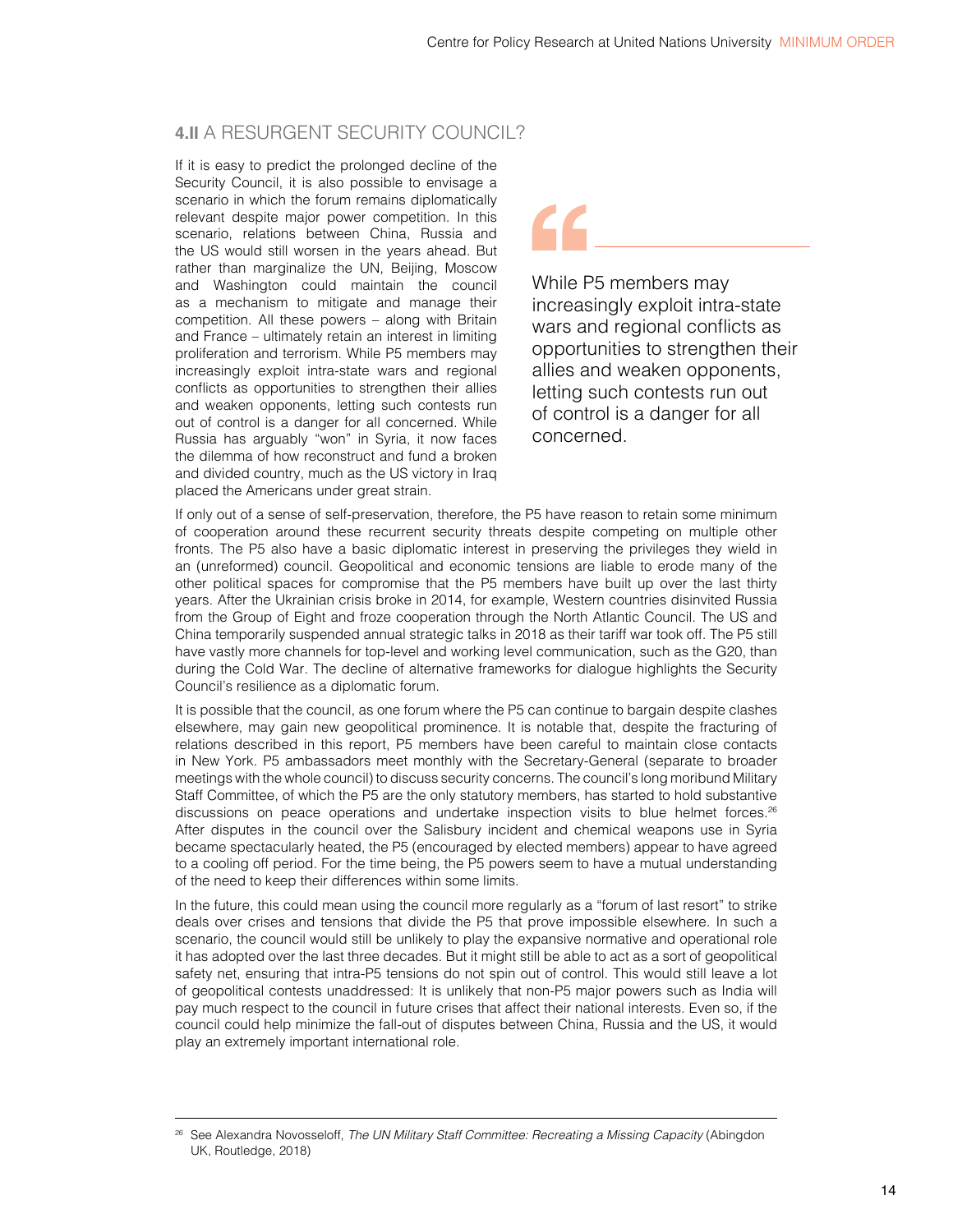<span id="page-17-0"></span>This role would arguably rest on the three main pillars of council activity addressed above, involving: (i) an adapting role in policing non-proliferation issues, with some ability to address new fields of proliferation (such as AI) as well as established regimes; (ii) at a least a minimal set of tools to contain, ease and mediate intra-state and regional conflicts; (iii) selective counterterrorist activities. It is almost certain, and probably beneficial, that other actors such as regional organizations would take on security duties that the council can no longer sustain. The council would probably no longer play a leading role in promoting human rights and liberal norms as it has done in the post-Cold War era. Defenders of these norms will have to use alternative platforms in the future, just as states calling for accountability in Syria have had to prioritize the Human Rights Council and General Assembly in recent years.

This would be a less ambitious Security Council than we have grown used to. But it might also be a key check on international tensions. Can the P5 at least sketch out a compromise on these lines?

## 5. Starting a new P5 conversation about the council's future

The UN has never suffered from a shortage of proposals for how to improve the Security Council. Experts began tabling ideas to overcome P5 divisions in the early 1950s. History has shown that technical roadmaps for resolving the council's problems normally disappear into diplomatic oblivion. This report has offered a diagnosis of how poorly the council is faring at present, and a warning about where this may lead. There is little political point in outlining overly precise terms of a solution to these problems, given the intensity and complexity of the divisions and the crises currently in play.

Rather than conclude with specific recommendations, therefore, it may be better to end with a challenge. It is clear from this survey of current council dynamics that the forum is drifting towards a situation in which it fails to maintain its basic post-Cold War roles. It is equally evident that this bears significant risks for the P5, even if their behavior does not reflect this. The basic challenge for the P5 is, therefore, to recognize the fragility of their position and to address the need to restore some stability within the council before matters deteriorate much further. It would be useful if P5 members were to initiate – quietly or publicly – some sort of strategic dialogue about how to maintain the basic functions of the council in policing non-proliferation, easing crises and dealing with terrorists. Such a dialogue might be linked to handling specific problems, like the aftermath of the Syrian war, or promoting specific P5-branded initiatives to restore faith in aspects of the non-proliferation regime.

The decline of Security Council diplomacy is real, and the need for some sort of vision of what can be salvaged from the mess is growing ever more urgent.

Exactly what such a process should look like is something for all members of the P5 to discuss. This report is a prompt for them to do so. If P5 governments are not open to a worthwhile formal strategic dialogue at this time – and their actions suggest that they are not – it may be necessary for security institutes from the five to start probing these questions in a preparatory fashion. This may be a long, painful and perhaps quixotic process. The decline of Security Council diplomacy is real, and the need for some sort of vision of what can be salvaged from the mess is growing ever more urgent.